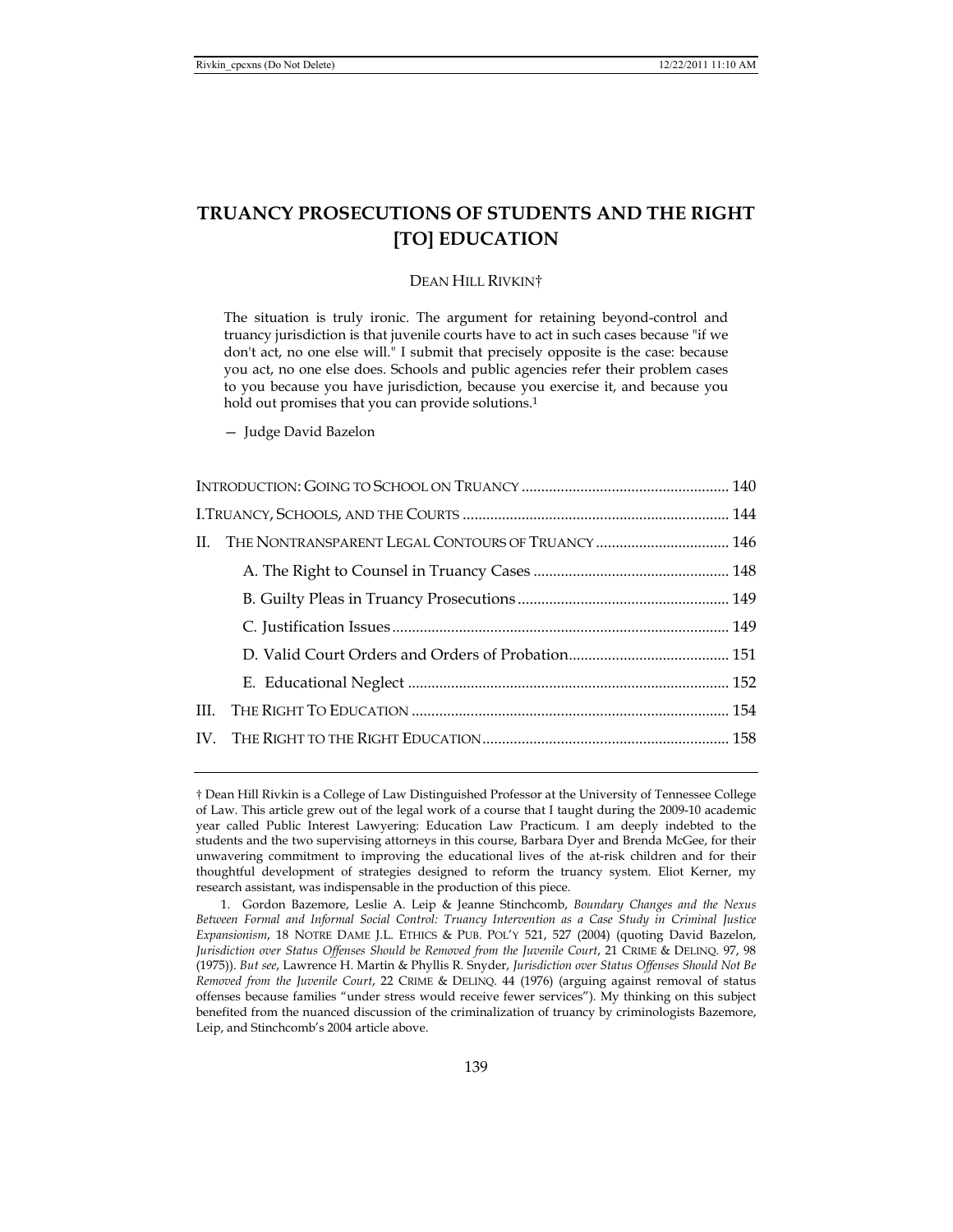## INTRODUCTION: GOING TO SCHOOL ON TRUANCY

Since the inception of universal compulsory education,<sup>2</sup> the issue of truancy has defied easy solution. At the center of the current ferment in public education in the United States, the tangled roots of truancy are a microcosm of the myriad problems afflicting our nation's schools. The complex causes of truancy have been chronicled in the social science and education literature. Many pilot projects and practices have been launched to reduce the sizeable numbers of students who fail to attend school.<sup>3</sup> Though some intervention efforts have succeeded in reducing truancy rates, the overall success of these projects is in serious doubt. Judging from the continuing attention to truancy issues by school systems, law enforcement authorities, juvenile courts, legislative bodies, and others, the tenacious problem of truancy continues to plague school systems nationwide.4

In the extensive literature on truancy reduction, no firm consensus exists on model, evidence-based, replicable programs.<sup>5</sup> There have been a plethora of experimental initiatives designed to develop best practices for addressing truancy, $6$  but only a few of these programs have been subjected to rigorous examination. Despite the dearth of data demonstrating the problems created by using prosecutions as a vehicle for improving school attendance and stemming truancy, there is continued reliance on the prosecution of students and parents

 <sup>2.</sup> There is vast literature on the history and purposes of compulsory education. *See*, *e.g.*, PAT CARLEN, DENIS GLEESON & JULIA WARDHAUGH, TRUANCY: THE POLITICS OF COMPULSORY SCHOOLING (1992). One prominent educator cites protection of children from "economic serfdom" as the only valid justification for compulsory attendance laws. Dennis Doyle, *Foreword to* RITA E. GUARE & BRUCE S. COOPER, TRUANCY REVISITED: STUDENTS AS CONSUMERS xii (2003).

<sup>3</sup>*. See*, *e.g.*, KERN COUNTY TRUANCY REDUCTION PROGRAM (Aug. 16, 2010), http:// kcsos.kern.org/schcom/trp; CENTER FOR CHILDREN'S ADVOCACY, TRUANCY COURT PREVENTION PROJECT (2007), http://www.kidscounsel.org/aboutus\_programs\_tcpp.htm; THE STOP TRUANCY AND RECOMMENDED TREATMENT (S.T.A.R.T.) PROJECT (2011), http://courts.phila.gov/courterly/ summer/start.htm; CHILDREN IN NEED OF SERVICES (BEECA) (2011), http://www.kingcounty.gov/ courts/JuvenileCourt/becca.aspx.

<sup>4</sup>*. See*, *e.g.*, Brent Begin, *Truants Threatened with Legal Action*, S.F. EXAMINER, Aug. 13, 2010, *available at* http://www.sfexaminer.com/local/truants-threatened-legal-action; Charlotte Sanders, *New Law on Excessive School Absences*, WILLIAMSON DAILY NEWS, Aug. 12, 2010, at 1A; James Haug, *Troubled Teens Might Lose Wheels Under Schools Plan*, LAS VEGAS REV.-J., Aug. 5, 2010, at 1A; Erin Sherbert, *City Officials Ramp Up Efforts to Curb Truancy at Problem Campuses*, S.F. EXAMINER, Aug. 3, 2010, *available at* http://www.sfexaminer.com/local/city-officials-ramp-efforts-curb-truancyproblem-campuses.

<sup>5</sup>*. See* MYRIAM L. BAKER, ET AL., U.S. DEP'T OF JUSTICE, TRUANCY REDUCTION: KEEPING STUDENTS IN SCHOOL 6–7 (2001), *available at* http://www. ncjrs.gov/pdffiles1/ojjdp/188947.pdf (explaining the inadequacies of the example programs).

<sup>6</sup>*. See, e.g.*, LYNN BYE, MICHELLE E. ALVAREZ, JANET HAYNES & CINDY E. SWEIGART, TRUANCY PREVENTION AND INTERVENTION: A PRACTICAL GUIDE 61–109 (2010); KEN REID, TRUANCY AND SCHOOLS 102–218 (1999); Melissa K. Hunt & Derek R. Hopko, *Predicting High School Truancy Among Students in the Appalachian South*, 30 J. OF PRIMARY PREVENTION 549, 550 (2009).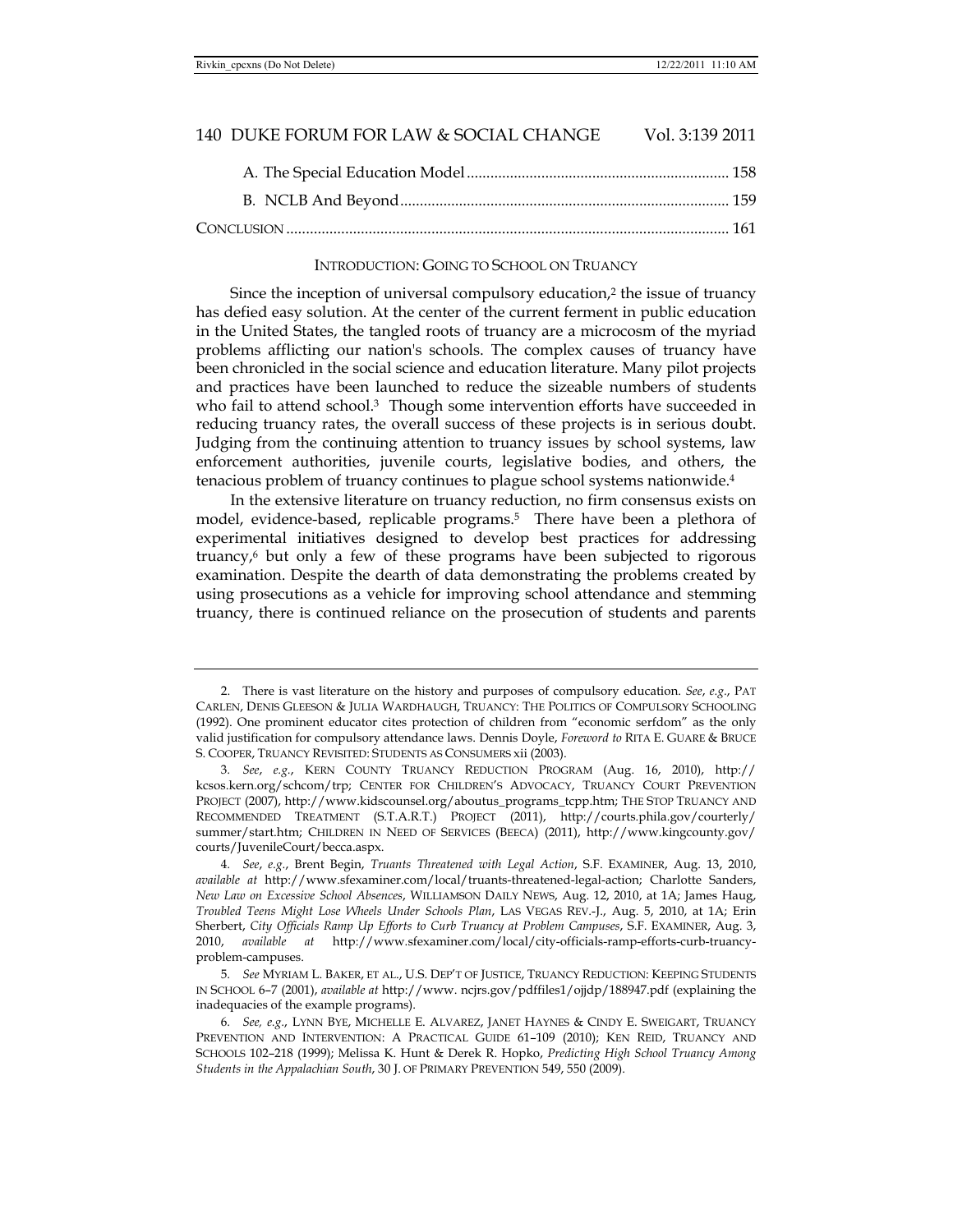for truancy offenses.7 Overall petitioned truancy cases increased by 92% between 1987 and 1996, including a 97% increase among black students, 70% among white students, and 11% for students of other groups.8 Prosecuting students for truancy often generates harmful direct and collateral consequences: incarceration,9 fines, involuntary community service, recursive court involvement,10 loss of driving privileges, imposition of curfews, specification of conditions of probation that require students to meet unrealistic school performance standards, unwarranted disclosures of personal information, investigations of family dependency and neglect, mental health consequences, $11$  monitoring students through radio frequency identification technology (RFID), $12$  grade reductions, $13$  and others. $14$ 

The rule of law—the expectation that, even in juvenile courts, fair procedure and adherence to constitutional norms is essential—is often abused in truancy prosecutions. As recounted in the complaint in a recent class action filed in Rhode Island challenging the practices in truancy courts:

In violation of federal and state law, these children are deprived of, among other things, adequate notice of what conduct will result in commencement of truancy proceedings or in punishment for being "truant"; adequate and timely notice of the charges against them; a preliminary investigation of those charges by the Family Court's intake office to determine legal sufficiency and propriety of the

 8. JAY SMINK & JOANNA ZORN HEILBRUNN, CLEMSON UNIV., NAT'L DROPOUT PREVENTION CENTER, LEGAL AND ECONOMIC IMPLICATIONS OF TRUANCY 21 (2005). Despite diligent efforts to locate more recent national statistics on truancy prosecutions, no credible data have been found in compilations of either education or juvenile justice statistics maintained by the United States Department of Education or the United States Department of Justice.

 9. The one study on the efficacy of incarceration as a remedy for halting truant behavior concluded that it did not have a material effect on subsequent school attendance. JOANNA ZORN HEILBRUNN, NAT'L CENTER FOR SCH. ENGAGEMENT, JUVENILE DETENTION FOR COLORADO TRUANTS: EXPLORING THE ISSUES 20–28 (2004). The legality of escalating "unruly" truancy petitions into delinquency charges for a student's violation of an order of probation was questioned in one state. Compulsory School Attendance and Truancy Statutes, Op. Tenn. Att'y Gen. 08–27 (Feb. 15, 2008).

 10. A study has shown that a first-time court appearance during high school increases a student's chances of dropping out of high school. Gary Sweeten, *Who Will Graduate? Disruption of High School Education by Arrest and Court Involvement*, 23 JUSTICE Q. 462 (2006).

11*. See* Jack Daniel, Amy Tillery & Denise Whitehead, *Fresno's Juvenile Behavioral Health Court: A Better Way to Serve Youth*, 43 CLEARINGHOUSE REV. J. OF POVERTY L. & POL'Y 43 (2009) (describing a multidisciplinary, collaborative approach to generating better outcomes for court-involved youth with mental health problems).

12*. See* Patrick Sills, *Reasons Why Schools Should Not Track Students With RFID Chips*, HELIUM, http://www.helium.com/items/1934092-reasons-why-schools-should-not-track-students-with-rfidchips (Aug. 26, 2010) (describing a New Canaan, Connecticut proposal).

13*. See* Knight v. Bd. of Educ. of Tri-Point Cmty. Unit Sch. Dist. No. 6J, 348 N.E.2d 299 (Ill. App. 1976).

14. BYE ET AL., *supra* note 6, at 19–26.

<sup>7</sup>*. See, e.g.*, BYE ET AL., *supra* note 6, at 19–26 (surveying state truancy laws); GuARE & COOPER, *supra* note 2, at 76–77 (describing the "law-and-order" approach in Tulsa County, Oklahoma); Karl F. Dean, *Criminalization of Truancy*, 34 NEW ENG. L. REV. 589 (1999) (decrying the trend toward incarceration of students for truancy). In Texas, between 2005 and 2009 the number of "failure to attend school" charges filed by schools increased more than 40% from about 85,000 to 120,000. Forrest Wilder, *School House Crock: Why Is Texas Prosecuting Adults For Dropping Out*, TEXAS OBSERVER, Apr. 1, 2010, *available at* http://www.texasobserver.org/cover-story/school-house-rock. In Denver, Colorado, there were 1,600 open truancy cases in October, 2010. Jeremy P. Meyer, *Denver Truancy Court's Careful Help Leads Kids Back To Classrooms,* DENVER POST, Oct. 25, 2010, at A-01.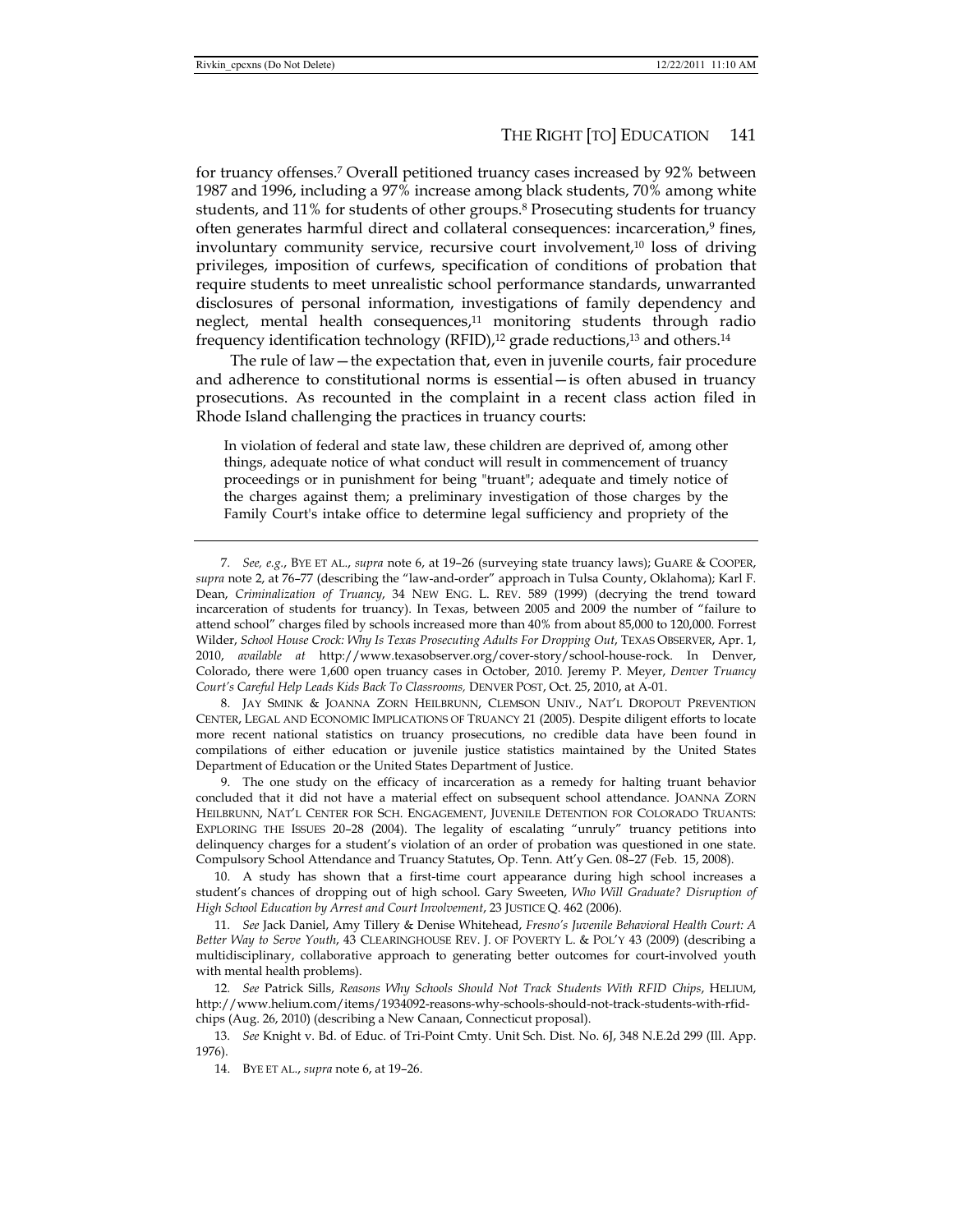charges; the right to consult with an attorney and to have one appointed for them if they cannot afford one; an adequate explanation of their rights to remain silent, to confront school officials and to require school officials to prove the charges beyond a reasonable doubt; an opportunity to rebut the charges against them if they believe that they have been falsely accused; transcripts of Truancy Court proceedings so they that have a record of statements made to and by them; interpreters if they do not speak or have difficulty speaking English; and, if the children admit to the charges against them and agree to abide by the terms and conditions of the Truancy Court, the right to challenge school officials who claim that they have violated those terms and conditions. In addition, their parents and guardians are subjected to punitive orders of the Truancy Court despite the fact that they are not parties to the proceedings against their children.15

In 2007, there were 57,000 truancy petitions filed in juvenile courts nationwide.16 This represented a 67 percent increase from petitions filed in 1995.17 Forty-five states invoke the jurisdiction of juvenile and family courts in truancy cases.18 Thirty-nine states address truancy as a status offense.19 Thirtythree states provide the right to counsel at all stages of truancy proceedings.20 Few practice guides exist for the desultory number of lawyers who defend students in truancy cases.21 Despite the potential consequences of truancy prosecution, truancy defense is a veritable backwater, with relatively few reported cases. The justifications for continuing to prosecute students for truancy are contrary to the general goals of state-sanctioned crime and punishment and to the ostensibly rehabilitative purpose of the juvenile court.

 <sup>15.</sup> Class Action Complaint at 4, Boyer v. Jeremiah, No. 2010–2858 (R.I. Super. Ct. Mar. 29, 2010). *See also* Class Action Complaint, De Luna v. Hidalgo County, No. 7:10-cv-00268 (S.D. Tex. Jul. 26, 2010) (challenging the practice of jailing youth seventeen and older in an adult detention center, often for periods up to several months, because of their inability to pay fines and costs associated with missing school).

 <sup>16.</sup> Laura Fear & Catherine Krebs, *Counting All Children: ABA Conference Focuses on Truancy*, AMERICAN BAR ASSOICATION (Nov. 12, 2010), http://apps.americanbar.org/litigation/committees/ childrights/content/articles/111210-truancy.html (citing BENJAMIN ADAMS, CHARLES PUZZANCHERA, & MELISSA SICKMUND, Nat'l Ctr. for Juvenile Justice, JUVENILE COURT STATISTICS 2006-2007 (2010), *available at* www.ncjjservehttp.org/ncjjwebsite/pdf/jcsreports/jcs2007.pdf).

<sup>17</sup>*. Id.*

 <sup>18.</sup> Brief for Juvenile Law Center as Amici Curiae Supporting Respondent at 3, Bellevue School Dist. v. E.S., No. 83024-0, (Wash. filed Dec. 18, 2009).

<sup>19</sup>*. Id.* at 6.

<sup>20</sup>*. Id.* at 3. *See generally* Katherine Hunt Federle, *Lawyering In Juvenile Court: Lessons From a Civil Gideon Experiment*, 37 FORD. URB. L.J. 93, 107–08 (2010) (discussing the right to counsel in status offense cases). A precedent-setting constitutional challenge asserting the right to counsel at the initial truancy hearing was upheld in *Bellevue Sch. Dist. v. E.S.*, 199 P.3d 1010, 1017 (Wash. Ct. App. 2009). *See* discussion *infra* Part III.

 <sup>21.</sup> BENTON ET AL., A.B.A. CENTER ON CHILDREN & THE LAW, REPRESENTING JUVENILE STATUS OFFENDERS vii (2010), *available at* http://www.americanbar.org/content/dam/aba/migrated/ child/PublicDocuments/RJSO\_FINAL.authcheckdam.pdf ("There are few training resources for attorneys representing juvenile status offenders or youth who are truant, runaways, or beyond their parent's control."). An exception is the excellent manual published by Team Child and the ACLU of Washington. TEAM CHILD, ACLU OF WASHINGTON, DEFENDING YOUTH IN TRUANCY PROCEEDINGS: A PRACTICE MANUAL FOR ATTORNEYS (2009), *available at* http://www.teamchild.org/pdf/ Truancy%20Manual%20FINAL%20(rev.10.09).pdf.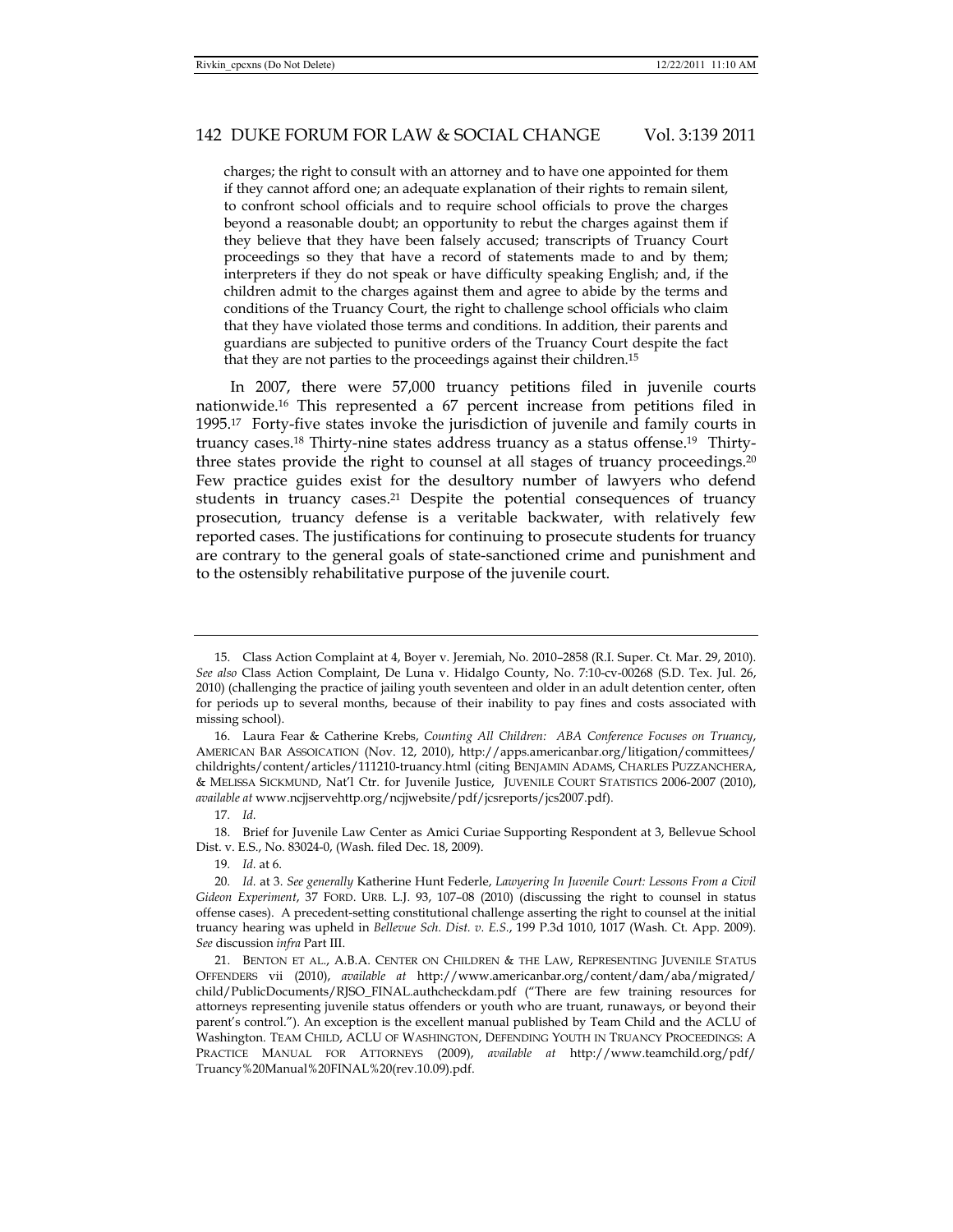This article has a focused ambition. It will not canvass or evaluate the plentiful social science literature on truancy and truancy reduction programs.22 It will be centered on the prosecution of students for truancy, not parents.<sup>23</sup> Section II analyzes the institutional forces at play in truancy prosecutions of students. With an emphasis on the role of school systems, the section examines the incentives and disincentives that motivate the multiple players involved in these prosecutions. Section III identifies salient legal issues that arise in truancy prosecutions of students. These issues often occupy a low-visibility corner of the juvenile justice system despite their significant impact on juvenile defendants.

Section IV examines the "right to education" line of cases. This mix of cases blends federal and state constitutional and statutory rights to create a right to adequate, student-specific, comprehensive educational and social service interventions designed to address issues of truancy. This right has been termed "the right to learn."24 This right draws on due process, equal protection, the state right to education articulated in the school finance and school adequacy cases, the "No Child Left Behind" legislation,25 and state laws that require exhaustion of a variety of steps by school systems prior to the filing of a truancy petition against a student, $26$  and, in some states, a showing by the school system or the prosecuting authorities that a student's absences were not justified.27 Combined, these sources of law yield a defense or remedy for each student before prosecution.

Section V explains the structure of this right. It is modeled on the remarkable array of approaches to educating students with disabilities under the IDEA<sup>28</sup> and section 504 of the Rehabilitation Act.<sup>29</sup> These schemes require school systems to develop comprehensive plans for individual student's educational progress. This article argues that such an approach must be fully exhausted before school systems are permitted to file truancy petitions against students. The conclusion advocates the decriminalization of truancy for students and

- 28. 20 U.S.C. §§ 1400–1491 (2006).
- 29. 29 U.S.C. § 794 (2006).

<sup>22</sup>*. See generally* BYE ET AL., *supra* note 6; GUARE & COOPER, *supra* note 2; REID, *supra* note 6. For an example of a truancy reduction program that is making progress in its efforts, see Barbara A. Babb & Gloria Danziger, *Addressing Truancy is a Complex Challenge*, BALTIMORE SUN, Jul. 30, 2010, *available at*  http://articles.baltimoresun.com/2010-07-30/news/bs-ed-truancy-letter-20100730\_1\_truancy-courtprogram-truant-law-students. *See also* Charles Edward Pell, *Pre-offense Monitoring of Potential Juvenile Offenders: An Examination of the Los Angeles County Probation Department's Novel Solution to the Interrelated Problems of Truancy and (Juvenile) Crime*, 73 S. CAL. L. REV. 879 (2000).

<sup>23</sup>*. See infra* Part III.E (discussing educational neglect). *See also* Gilbert Bradshaw, *Must Utah Imprison its Parents and Children?: Alternatives to Utah's Compulsory Attendance Laws*, 22 BYU J. PUB. L. 229 (2007).

 <sup>24.</sup> Note, *A Right to Learn?: Improving Educational Outcomes Through Substantive Due Process*, 120 HARV. L. REV. 1323 (2007).

 <sup>25. 20</sup> U.S.C. §§ 6301–6578 (2006).

 <sup>26.</sup> For an analysis of the diversity in State approaches to providing status offenders with services see JESSICA R. KENDALL, A.B.A. CTR. ON CHILDREN & THE LAW, FAMILIES IN NEED OF CRITICAL ASSISTANCE: LEGISLATION AND POLICY AIDING YOUTH WHO ENGAGE IN NONCRIMINAL MISBEHAVIOR (2007).

<sup>27</sup>*. See*, *e.g.*, TENN. CODE ANN. § 37-1-102(b)(25)(A)(i) (2011). Bullying is an example of a justification for school absences that has only recently gained more prominent attention. *See* Billie Gastic, *School Truancy and the Disciplinary Problems of Bullying Victims*, 60 EDUC. REV. 391 (2008).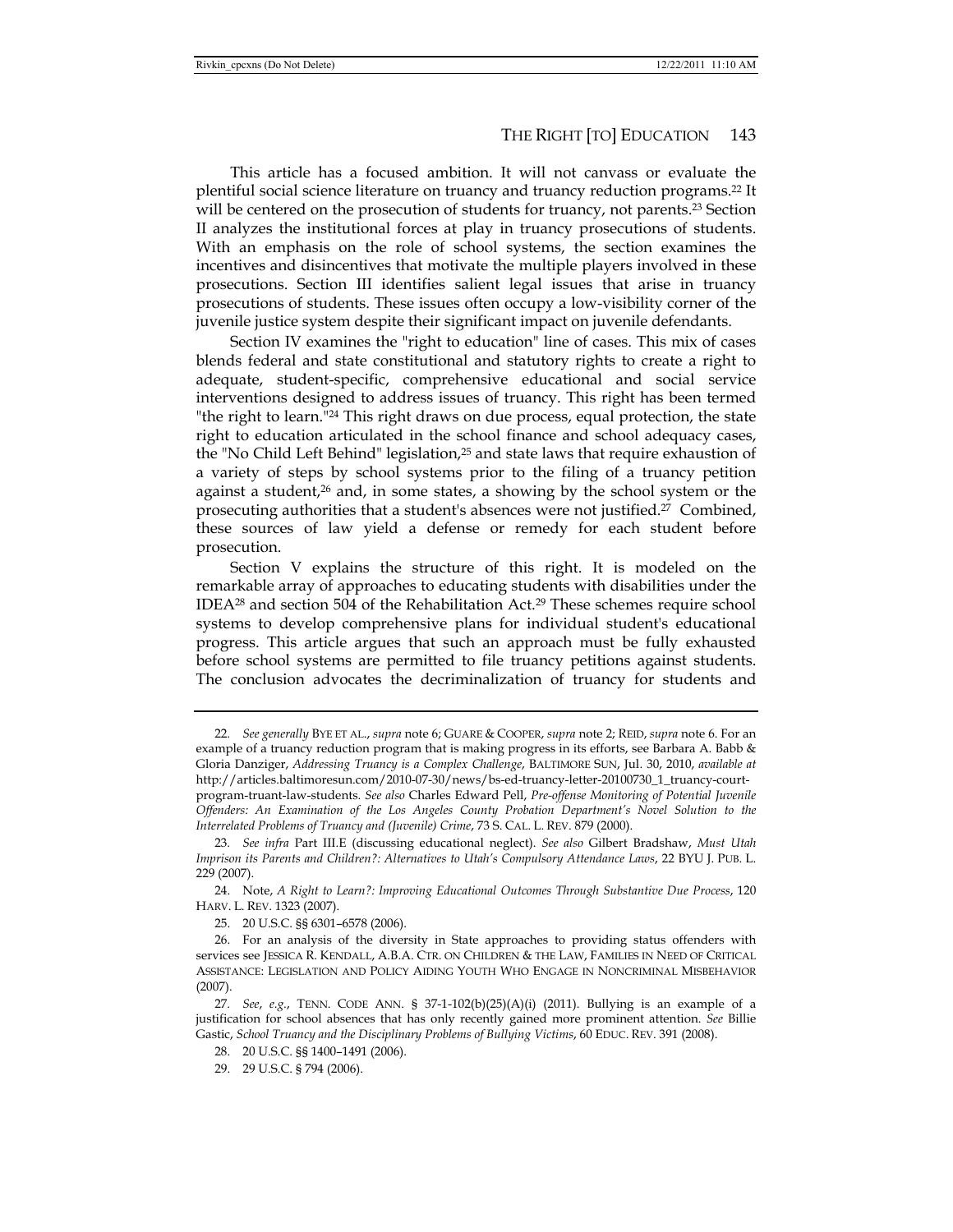sketches a vision for education reform that will reduce the unacceptable number of students who are chronically absent from school and often drop-out or are pushed out from formal education. This will allow each student a meaningful opportunity, however unconventional, to succeed in the transition to adulthood.

## I. TRUANCY, SCHOOLS, AND THE COURTS

For several years I have suspected that our schools condition some criminals that for many school-age children, present educational practices backfire in their social intent. But I couldn't put my finger on the how and why of it until I visited a children's court recently.30

#### — Arthur C. Johnson, Jr. (1942)

Educational law scholarship has explored the multiple causes of truancy, including societal influences, cultural norms, psychological pressures, and educational inadequacies.31 Tackling these root causes student-by-student using a multi-systemic approach is demanding work, both institutionally and personally for those charged with attendance responsibilities. The competing goals and different perspectives of the various institutional actors—school authorities, child welfare personnel, prosecutors, law enforcement, and juvenile courts—who deal with truancy often lead to deadlock and unseemly shifting of responsibilities.32

School authorities, dominated in truancy work by social workers, often tend to view the problem as one of family dysfunction or, in extreme cases, dependency and neglect.33 Child welfare authorities look to the schools as the

 <sup>30.</sup> Arthur C. Johnson Jr., *Our Schools Make Criminals*, 33 J. CRIM. L. & CRIMINOLOGY 310, 310 (1942). Johnson's article is one of the earliest to explicitly identify the-school-to-prison-pipeline. *See also* A. Lewis Rhodes & Albert J. Reiss, Jr., *Apathy, Truancy and Delinquency as Adaptations to School Failure*, 48 SOC. FORCES 12 (1969) (linking school failure to future "deviancy"); Bruce Balow, *Delinquency and School Failure*, 25 FED. PROBATION 15 (1961) (drawing connections between delinquent behaviors and school problems). *See generally* Symposium, *School-to-Prison-Pipeline Symposium*, 54 N.Y.L. SCH. L. REV. 867 (2010) (elaborating legal challenges to school district policies and practices resulting in the so-called "school-to-prison-pipeline"—a practice that pushes students out of the classroom and into the criminal or juvenile justice systems.).

<sup>31</sup>*. See generally* WILLIAM H. QUINN, FAMILY SOLUTIONS FOR YOUTH AT RISK: APPLICATIONS TO JUVENILE DELINQUENCY, TRUANCY AND BEHAVIOR PROBLEMS (2004)(stressing the importance of family and community contexts in designing interventions for court-involved youth) ; CARLEN ET AL., *supra*  note 2 (rejecting "carrot and stick incentive structure" to improving school attendance and proposing a holistic model of student engagement in their own education).

 <sup>32.</sup> The resort by school systems to truancy prosecution as the "ultimate truancy intervention" contains an ironic element. SMINK & HEILBRUNN, *supra* note 8, at 19. In recent years, intervention by courts in the educational process has been criticized by commentators who view law-driven school reform as antidemocratic, fiscally irresponsible, and educationally limiting. *See generally*, FROM SCHOOLHOUSE TO COURTHOUSE: THE JUDICIARY'S ROLE IN AMERICAN EDUCATION (Joshua M. Dunn & Martin R. West eds., 2009); RICHARD ARUM, JUDGING SCHOOL DISCIPLINE: THE CRISIS OF MORAL AUTHORITY (2003). These commentators should applaud the retreat of juvenile and family courts from truancy prosecutions, yet they have remained silent on this issue. Conversely, other commentators have lamented the retreat of the Supreme Court in recognizing the constitutional rights of students. *See* Erwin Chemerinsky, *The Deconstitutionalization of Education*, 36 LOY. U. CHI. L.J. 111 (2004). S*ee also* David M. Engstrom, *Civil Rights Paradox? Lawyers and Educational Equity*, 10 J.L. & POL'Y 387 (2002).

<sup>33</sup>*. See*, *e*.*g*., CARLEN ET AL., *supra* note 2, at 65, 94.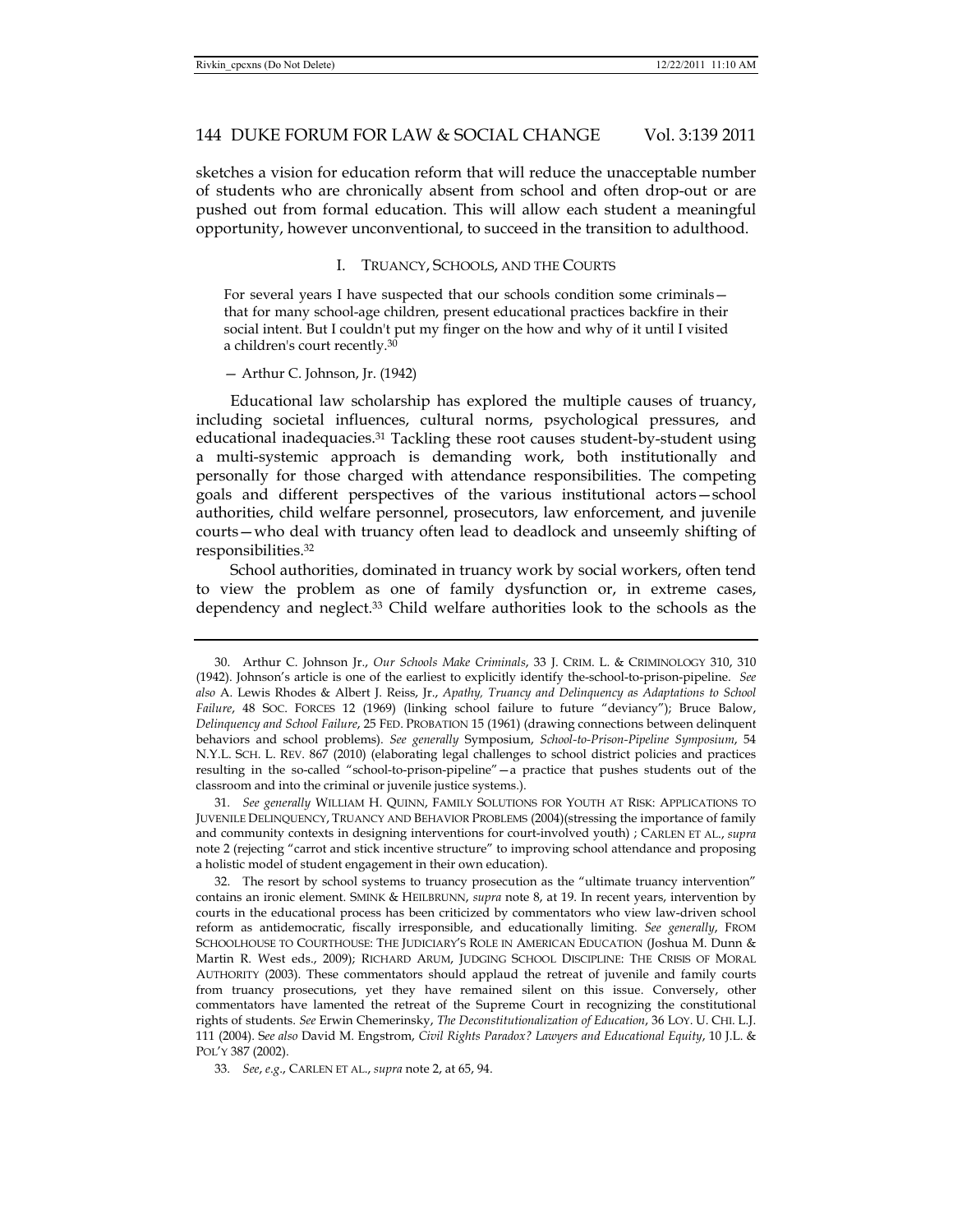driving force of the problem.34 Without resources or services of their own to address truancy, law enforcement and prosecuting authorities look to the schools, the child welfare system, and the juvenile courts for solutions.35 To these authorities, truancy prosecutions serve as early warnings to children and youth who may start down the path of law breaking. Juvenile court judges and personnel also cast a wide net of responsibility for truancy cases and view their purpose as a mixture of treatment, rehabilitation, and punishment.36 This issue of colliding institutional competences and capacities is not new in analyzing approaches to tough social problems. But, as always, the issue on the ground is infinitely more complicated, with local factors often dominating theoretical approaches.

Nevertheless, there are certain touchstones that lead to the conclusion that truancy should be decriminalized. First, the incentives for school systems to investigate the educational causes of truancy are thin. Large bureaucracies, even those with personnel who are well-meaning and dedicated, are hesitant to lay blame on themselves. Even when the institutional will exists, the resources, training, and leadership may be lacking. As will be elaborated below, the incentive structure to remediate educational issues for at-risk students may be changing due to the federal No Child Left Behind Act ("NCLB"), $37$  a development that holds fragile promise for reducing the number of students deemed truant. By strongly emphasizing test scores, however, NCLB may not be flexible enough to accommodate the needs of chronically absent students for educational interventions and programs that do not fit the rigid metrics of NCLB accountability.

Second, the phenomenon of school exclusion, or push-out, is now welldocumented.38 Students often make rational decisions to abandon their education because of unnecessarily harsh disciplinary practices,39 regimented approaches to gaining academic credits and progress toward graduation, subtle

- 35*. See*, *e.g*., Begin, *supra note* 4.
- 36. Martin & Snyder, *supra* note 1, at 44.
- 37. 20 U.S.C. §§ 6301–6578 (2006).

 <sup>34.</sup> In recent years child welfare systems have come under federal court orders to reduce the number of children in state custody. *See*, e*.g*., Kenny A. ex rel. Winn v. Perdue, 454 F. Supp. 2d 1260 (N.D. Ga. 2006), *aff'd*, 532 F.3d 1209 (11th Cir. 2008), *rev'd and remanded*, 130 S. Ct. 1662 (2010), and *vacated*, 616 F.3d 1230 (11th Cir. 2010) (considering allegations of serious deficiencies in plaintiffs' foster care, including assigning excessive numbers of cases to inadequately trained and poorly supervised caseworkers and failing to develop administrative controls to place children in foster homes that met their specific needs); Settlement Agreement, Brian A. v. Sundquist, No. 3:00-0445 (M.D. Tenn. Jul. 27, 2001) (assessing failures by the Tennessee Department of Children's Services to meet its obligations to children in foster care). This mandate inexorably created a disincentive for child welfare authorities to take into custody children who are solely truant.

 <sup>38.</sup> ADVOCATES FOR CHILDREN, SCHOOL PUSHOUT UPDATE 1 (2008), *available at* http:// www.advocatesforchildren.org/pubs/pushout\_update\_2008.pdf ("School push-out happens when students are illegally excluded from school."). *See also* Davin Rosborough, *Left Behind, and then Pushed Out: Charting a Jurisprudential Framework to Remedy Illegal Student Exclusions*, 87 WASH. U. L. REV. 663 (2010); Sam Dillon, *Study Finds High Rate of Imprisonment Among Dropouts*, N.Y. TIMES, Oct. 9, 2009, at 0A (reporting that students who drop out of high school compose a disproportionate number of incarcerated high school age youths).

<sup>39</sup>*. See*, *e.g*., Katayoon Majd & Patricia Puritz, *The Cost of Justice: How Low-Income Youth Continue to Pay the Price of Failing Indigent Defense Systems*, 16 GEO. J. ON POVERTY L. & POL'Y 543 (2009).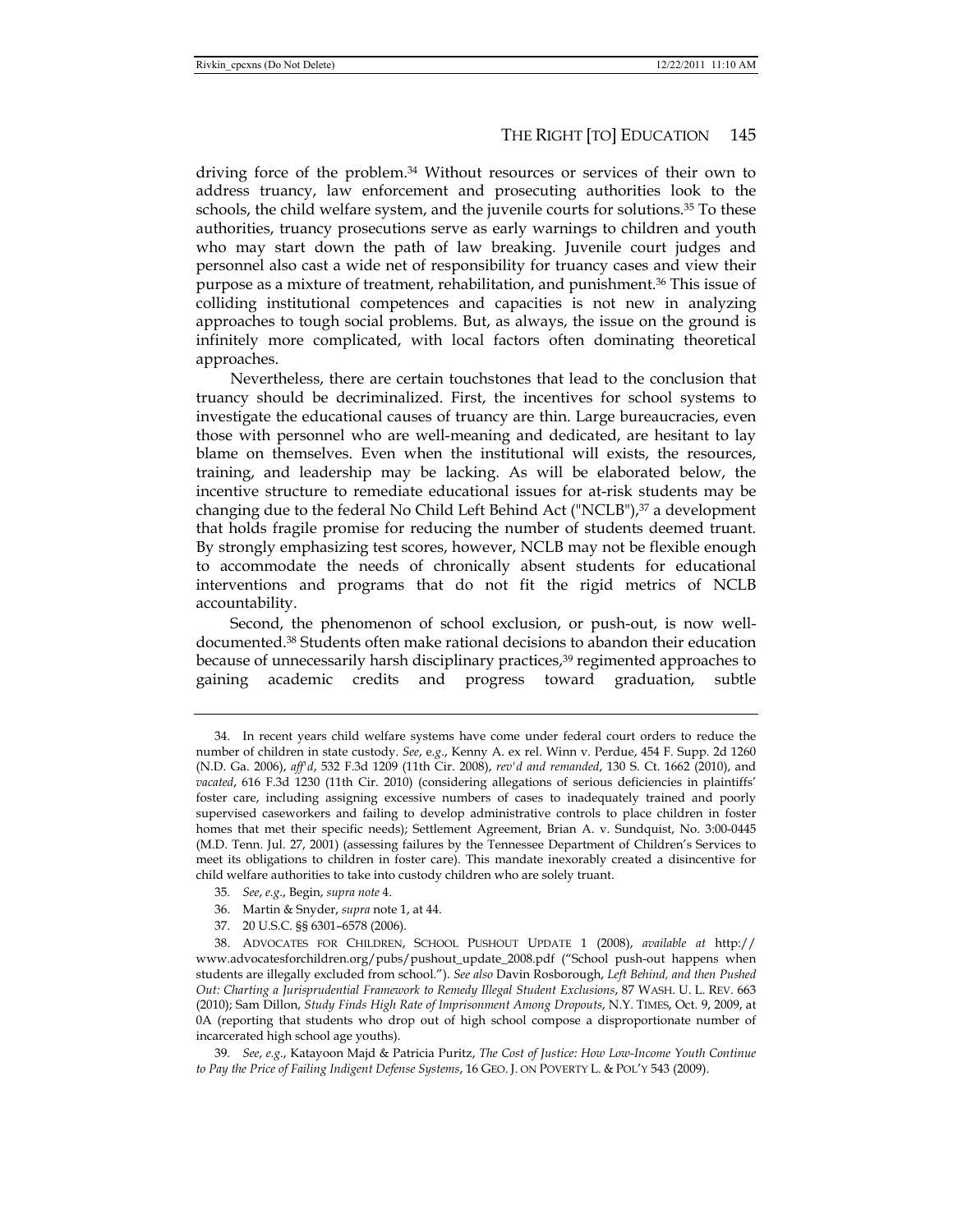discouragement about a student's prospects of success in school, maintenance of an unwelcoming environment, and court-referrals.40 Truancy prosecutions are one manifestation of school exclusion.

Third, school systems possess more resources than the other institutional players in truancy. Schools are uniquely positioned among the actors in truancy to understand root causes and to bring to bear interdisciplinary approaches and services to the student. School systems should understand these approaches from their obligations to serve students eligible for special education, an obligation not imposed on the other truancy actors.

Fourth, by drastically curtailing the ability of school systems to file truancy petitions in court, if not eliminating this course of action, the responsibility for addressing a student's needs will fall squarely on the system best equipped to handle this complicated task. In an article on school "drop-outs," a similar problem, education scholars observed:

The focus on the social, family and personal characteristics [of drop-outs] does not carry any obvious policy implications for shaping school policy and practice. Moreover, if the research on drop-outs continues to focus on the relatively fixed attribute of students the effect of such research may well be to give schools an excuse for their lack of success with the dropout.<sup>41</sup>

Finally, in a seminal article on truancy, two experts in criminal law criticize the use of the juvenile courts as "bludgeons to compel unwilling children to attend school."42 The authors claim that such compulsion is fundamentally in conflict with the underlying purposes of compulsory education statutes: "It is doubtful whether coerced education will 'prepare citizens to participate effectively and intelligently in our open political system' so as 'to preserve freedom and independence.'"43 A leading book on truancy by education scholars notes that "using the full force of law" to deal with truancy is counterproductive to "treating students as [clients and consumers], and moving to engage students in the process of their own education."44

# II. THE NONTRANSPARENT LEGAL CONTOURS OF TRUANCY

Truancy cases implicate a host of potential legal issues. Because truancy cases are filed predominantly in juvenile or family courts, where procedural rules are more relaxed and the presence of defense lawyers is rare, legal issues embedded in truancy cases often fall under the radar. This section will survey the most salient of these issues, several of which are currently being litigated for the first time. The below examples from several class actions help frame the adverse impacts that truancy prosecutions have on students.

 <sup>40.</sup> GUARE & COOPER, *supra* note 2, at 2.

 <sup>41.</sup> Gary G. Wehlage & Robert A. Rutter, *Dropping Out: How Much Do Schools Contribute to the Problem?*, 87 TCHRS. C. REC. 374, 376 (1986).

 <sup>42.</sup> Irene M. Rosenberg & Yale L. Rosenberg, *Truancy, School Phobia and Minimal Brain Dysfunction*, 61 MINN. L. REV. 543, 599 (1977).

<sup>43</sup>*. Id.* (citing Wisconsin v. Yoder, 406 U.S. 205, 221 (1972)).

 <sup>44.</sup> GUARE & COOPER, *supra* note 2, at 79.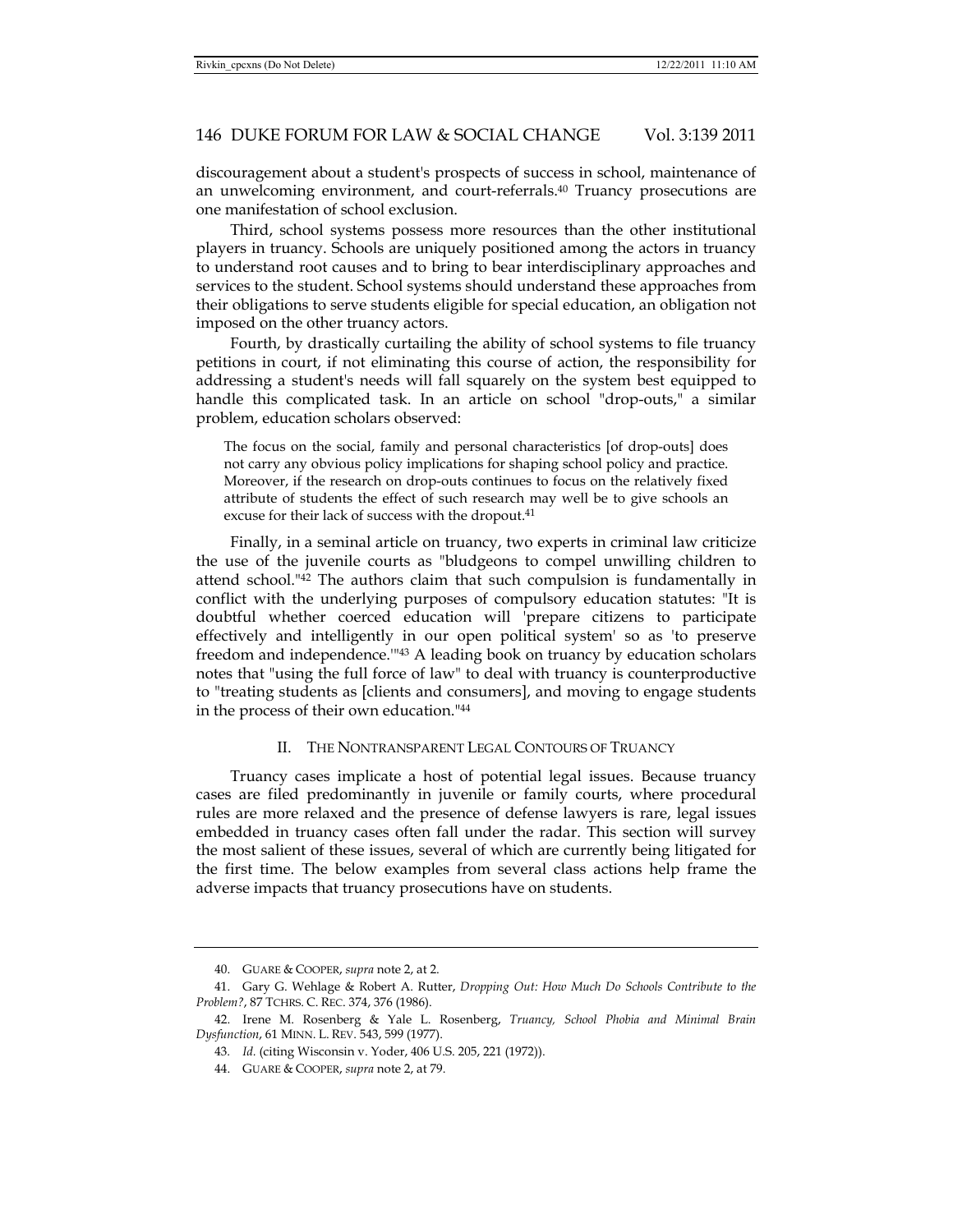Francisco De Luna, a student in McAllen, Texas, was diagnosed with Attention-Deficit Hyperactivity Disorder in the third grade.45 In the sixth grade his school refused to continue administering Francisco's medication, and his focus, grades, and attendance began to suffer.46 When Francisco was thirteen, his father died, and his mother was forced to work longer hours to support her family.47 Francisco's school attendance suffered, and he was cited numerous times for failing to attend school.48 The citations stated that Francisco displayed a "defiant attitude" and "did not want to learn." 49Francisco's behavior at school deteriorated, and he was suspended serially from school.50 In truancy court, he waived his rights and pled guilty.<sup>51</sup> He was fined, and he and his mother were ordered to pay \$257 to \$383 per month, including court costs.52 The case remained open.53 Francisco did not appear at a scheduled court appearance, and, based on his failure to appear and to pay the fines associated with his truancy violations, he was ultimately arrested and jailed for eighteen days.54 The complaint alleges that Francisco suffered "psychological damage, humiliation, mental anguish, and emotional injury."55

Jeremy Bowen was a special education student in Rhode Island.56 Schools officials prosecuted Jeremy for truancy after he missed two days of school and was late five days.<sup>57</sup> Specifically, the officials sought to have Jeremy adjudicated as "wayward."58 Allegedly, the truancy petition was filed because of his difficulties with class and homework, not his absences.59 He and his mother made several appearances in court until the case was dismissed following the intervention of an attorney and the provision of additional services and supports to Jeremy by the school system. $60$  The complaint alleges that Jeremy and his mother experienced stress, anxiety, and humiliation in the course of the proceedings.<sup>61</sup>

- 48*. Id.*
- 49*. Id.*
- 50*. Id.* at 18.
- 51*. Id.* at 19.
- 52*. Id.*
- 53*. Id.* at 20.
- 54*. Id.* at 20–24.
- 55*. Id.* at 24.

 56. These facts are derived from the class complaint filed by the American Civil Liberties Union in a constitutional challenge to the operation of truancy courts in the state. Class Action Complaint at 36–39, Boyer v. Jeremiah, C.A. No. 2010-1858 (R.I. Mar. 29, 2010).

61*. Id.* at 42.

 <sup>45.</sup> These facts are derived from the class action complaint filed by the American Civil Liberties Union Foundation of Texas in a constitutional challenge to the incarceration of students for failing to pay fines imposed in truancy prosecutions. Class Action Complaint at 16, De Luna v. Hidalgo County, No. 7:10-cv-00268 (S.D. Tex. Jul. 26, 2010).

<sup>46</sup>*. Id.* at 16–17.

<sup>47</sup>*. Id.* at 17.

<sup>57</sup>*. Id.* at 37.

<sup>58</sup>*. Id.*

<sup>59</sup>*. Id.*

<sup>60</sup>*. Id.* at 43–44.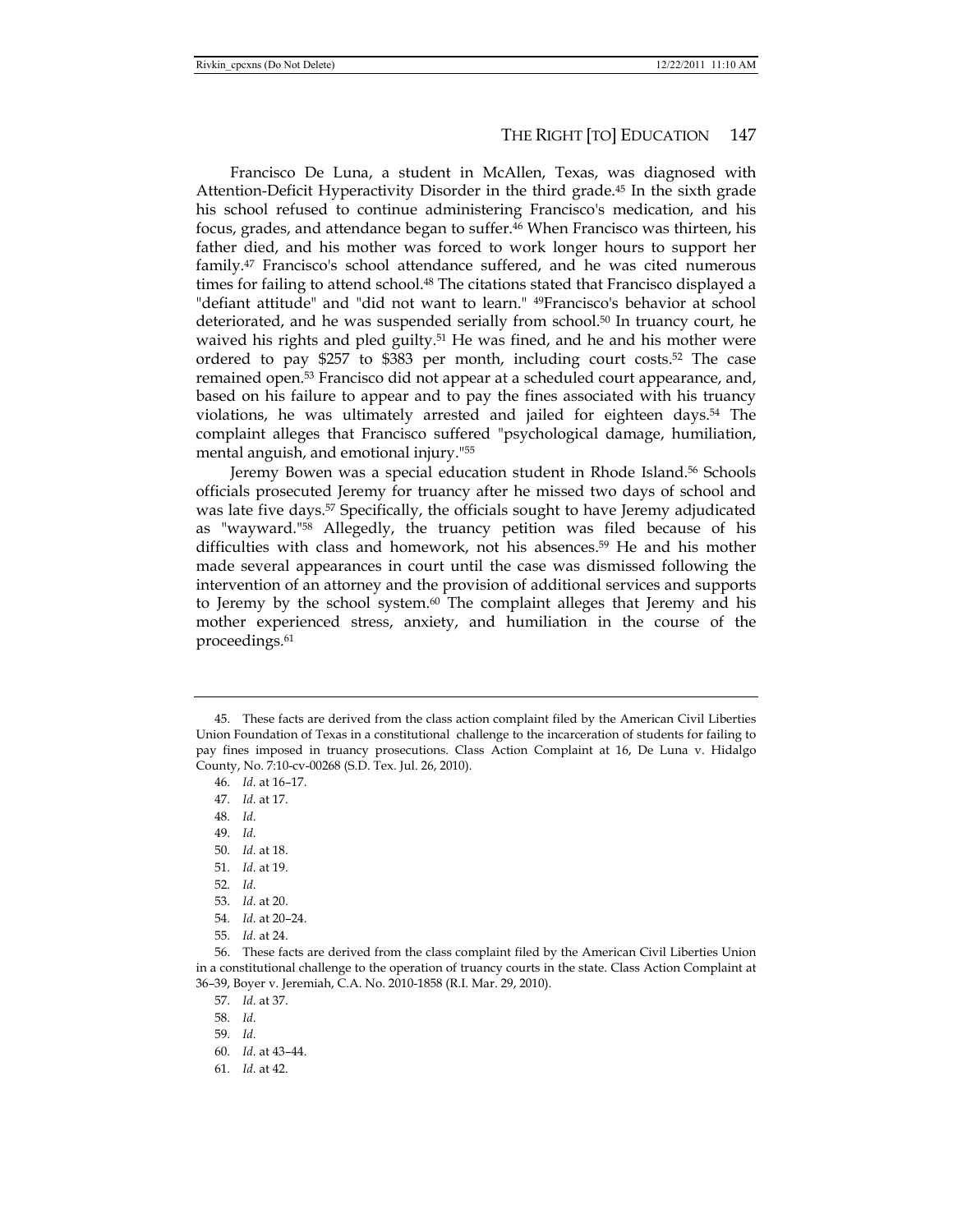#### *A. The Right to Counsel in Truancy Cases*

While there is limited refined data on the number of students represented by counsel in truancy cases, it is still possible to make a few observations. First, except for the recent litigation in the state of Washington establishing the right to counsel in a child's first truancy filing, $62$  the right to counsel does not attach as a *constitutional* matter in any other state upon the filing of a first truancy petition. Second, the number of reported truancy cases around the country is infinitesimally small compared to the number of petitions filed.<sup>63</sup> This suggests that very few cases are appealed, which indicates that vigorous advocacy is rare.64 Finally, the limited literature on truancy prosecutions strongly suggests that these cases are recursive. In other words, prosecuted students are required to make multiple court appearances to demonstrate compliance with conditions of probation and to show progress in school attendance and performance. The expense of counsel for these hearings is prohibitive for families with limited financial means.65

Most students who are prosecuted for truancy are from low-income families and cannot afford an attorney.<sup>66</sup> Yet the potential consequences flowing from a truancy prosecution can be severe.67 A recent case in the United States Supreme Court underscored the importance of advising defendants of the consequences of a guilty plea. In *Padilla v. Kentucky*, the Court held that a defense counsel's failure to advise his client that a plea of guilty made him subject to automatic deportation violated the defendant's right to effective assistance of counsel.68 The principles behind *Padilla* should apply in truancy prosecutions where students are subject to potential sanctions, such as incarceration and other punitive measures.

The guiding hand of counsel at the first truancy filing can stave off these consequences. $69$  This was the rationale cited by the Washington Court of Appeals in *Bellevue School District v. E.S.*70 The court used the due process balancing test

68. 130 S.Ct. 1473 (2010).

 <sup>62.</sup> Bellevue School District v. E.S., 199 P.3d 1010 (Wash. Ct. App. 2009).

 <sup>63.</sup> With upwards of 57,000 truancy petitions filed nationwide, the author's research of reported truancy cases showed only a handful of reported cases from a few states.

<sup>64</sup>*. See generally* Federle, *supra* note 20 (questioning the quality of advocacy in juvenile courts).

 <sup>65.</sup> HEILBRUNN, *supra* note 9, at 14–16 (estimating that attorneys, if paid on an hourly basis, would receive \$55 for each hour spent in court and \$45 for each hour spent out of court).

<sup>66</sup>*. See generally* Majd & Puritz, *supra* note 36 (discussing the institutional barriers to effective representation that low-income youth face in the juvenile justice system).

<sup>67</sup>*. See generally* BYE ET AL., *supra* note 6. As noted above, these consequences can include incarceration, fines, involuntary community service, loss of driving privileges, imposition of curfews, mandatory counseling programs, and other sanctions.

<sup>69</sup>*. See* A.B.A., THE RIGHT TO COUNSEL IN STATUS OFFENSE CASES 1 (2010), *available at* http://new.abanet.org/child/publicdocuments/right\_to\_counsel\_factsheet.pdf (discussing the right of adult status offenders to be advised of their right to counsel and its applicability to juvenile defendants). *But see* Iowa v. Tovar, 541 U.S. 77, 81 (2004) (holding that the trial court may accept waiver of counsel and a guilty plea if it informs the defendant of the nature of the charges, the right to counsel, and the range of allowable punishments).

 <sup>70. 199</sup> P.3d 1010 (Wash. Ct. App. 2009).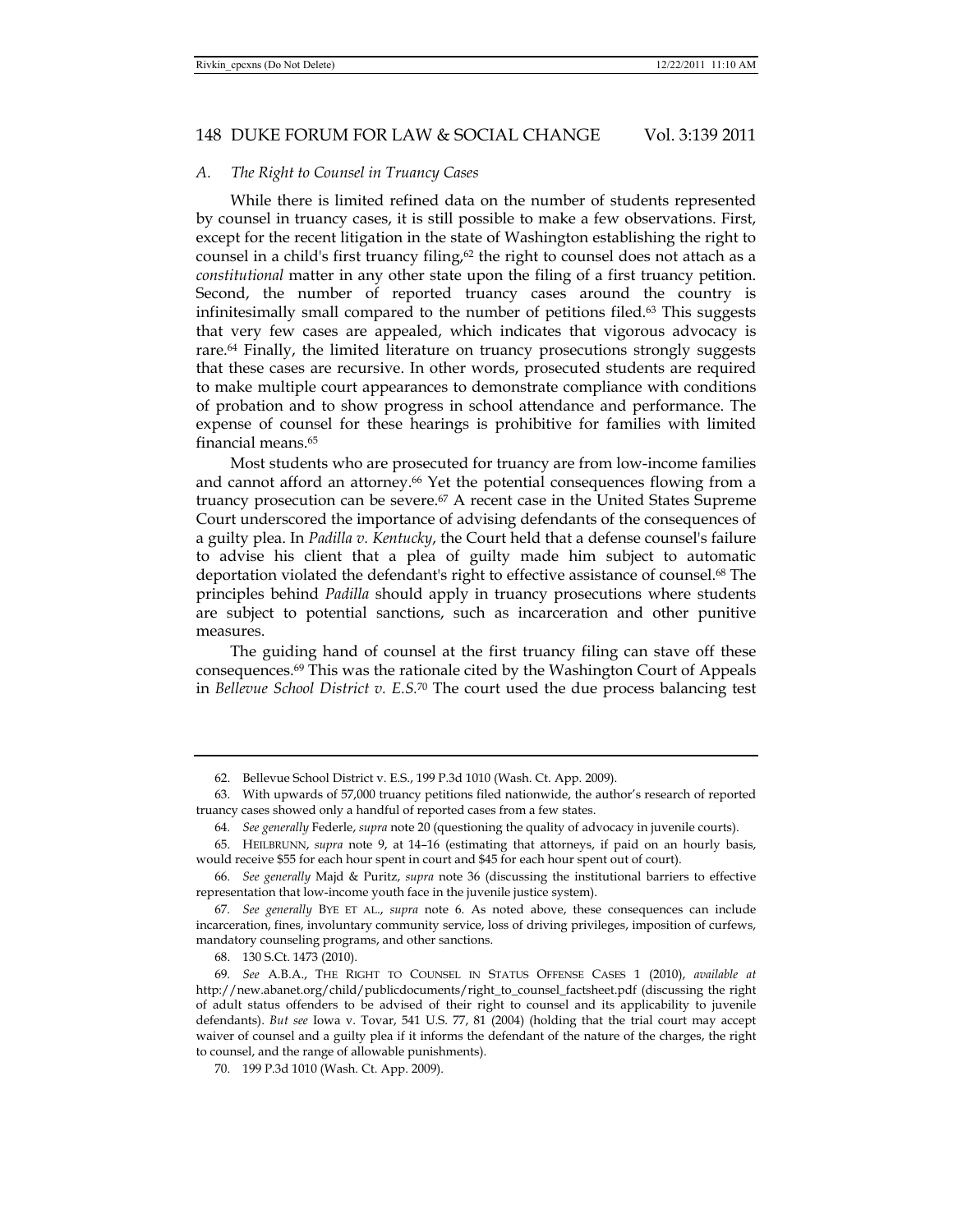found in *Mathews v. Eldridge*71 to balance the important interests at stake for the student—including the right to a meaningful education—against the risks of an erroneous finding of truancy by the court and the inability of youthful defendants to adequately raise available defenses. The Washington court therefore determined that the Fourteen Amendment required counsel to be appointed at an initial truancy hearing.<sup>72</sup> Counsel in truancy cases, as in delinquency cases, must exercise heightened sensitivity in their truancy representation to the array of differences—such as disability, language, and class—that often characterize students involved in truancy prosecutions.73

# *B. Guilty Pleas in Truancy Prosecutions*

Given the volume of truancy cases that many juvenile courts handle and the prevailing perception that these cases are not susceptible to formal legal procedures, it is no surprise that the formalities associated with guilty pleas are effectively ignored. The overwhelming majority of students prosecuted for truancy self-represent and pleads guilty.74 Many are told only the number of days that they have been absent from school without a meaningful colloquy about potential defenses or justifications for their absences. The lack of formal protections for juveniles pleading guilty led the Kentucky Court of Appeals to hold that the standards of *Boykin v. Alabama,*<sup>75</sup> which govern the constitutional minima in the taking of guilty pleas, apply in truancy prosecutions.<sup>76</sup> Acknowledging the less formal nature of juvenile court proceedings, the court nevertheless insisted that a meaningful plea colloquy is essential in truancy cases. 77

# *C. Justification Issues*

Truancy can be conceived as a series of different narratives specific to each student. Each student has a uniquely personal story of why she or he is chronically absent from school.78 Not all of these narratives are recognized in all

 <sup>71. 424</sup> U.S. 319, 335 (1976) (holding that determining the need for pre-deprivation due process hearing requires balancing the private interest being deprive and the risk of erroneous deprivation with the government's burden in providing due process).

 <sup>72.</sup> Bellevue, 199 P.3d at 1011. *See* Scott v. Illinois, 440 U.S. 367, 373–74 (1979) (holding that no indigent defendant may be sentenced to imprisonment without court-appointed representation at trial); Argersinger v. Hamlin, 407 U.S. 25, 40 (1972) (holding no prison sentence may be imposed unless a defendant was represented by counsel); Hurrell-Haring v. New York, 930 N.E.2d 217, 227 (N.Y. 2010) (holding defendants must receive representation at arraignment in proceedings where counsel is guaranteed (citing Brewer v. Williams, 430 U.S. 387, 399 (1977)).

<sup>73</sup>*. See* Tamar R. Birckhead, *Culture Clash: The Challenge of Lawyering Across Difference in Juvenile Court*, 62 RUTGERS L. REV. 959, 982-86 (2010) (arguing juvenile lawyers should incorporate the principles of the "Five Habits of Cross-Cultural Lawyering" in their practice to promote better relationships between the lawyer and the client).

<sup>74</sup>*. See In re* T.T., No. A127275, 2010 Cal. App. Unpub. LEXIS 8561, \*2 (Cal. App. 1 Dist. Oct. 28, 2010) (noting that 99.9% of the students before the court choose not to be represented by an attorney).

 <sup>75. 395</sup> U.S. 238, 243 (1969) (holding that a defendant must explicitly waive their due process right to a trial before a court can accept their guilty plea).

<sup>76</sup>*. N.K. v. Commonwealth*, 324 S.W.3d 438, 441–43 (Ky. Ct. App. 2010).

<sup>77</sup>*. Id*.

<sup>78</sup>*. See* GUARE & COOPER, *supra* note 2, at 17–71 (analyzing the multiple "causes" of truancy.)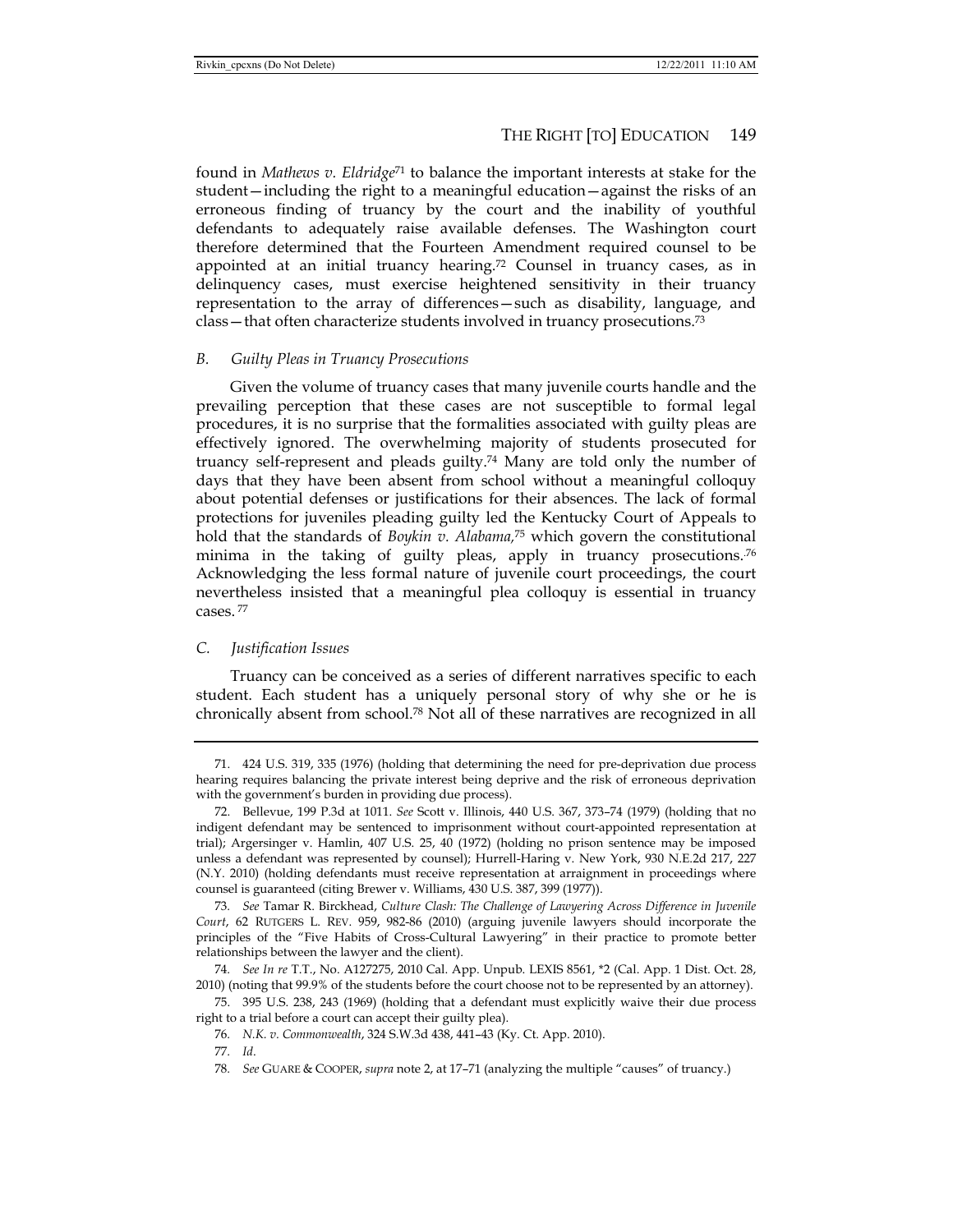states as legitimate reasons or justifications for absences. Most states count as excused absences reasons such as: personal illness or medical appointments,<sup>79</sup> illness of an immediate family member, a death in the family, extreme weather conditions, court appearances, recognized religious observances, legal quarantine of the home, and circumstances that, in the discretions of school authorities, are judged to create emergencies over which a student has no control.80

The circumstances that might justify a student's absences are often much more nuanced than the official lists of excused absences published by school systems. Most prominently, students with unidentified educational disabilities typically involving mental or emotional issues $81-$ often are prosecuted for truancy in violation of the Individuals With Disabilities Education Act ("IDEA")82 or section 504 of the Rehabilitation Act ("section 504").83 The Child Find provisions of IDEA obligate each school system to identify, evaluate, and certify, where appropriate, students within their jurisdiction who are eligible for special education and related services under that statue<sup>84</sup> or protection from discrimination under section  $504<sup>85</sup>$  If a student is suspected of having an educational disability, he or she is protected under the safeguards of the IDEA until a final determination of non-eligibility is made. Until such time, school authorities should be barred from prosecuting students for truancy under the IDEA86 since truancy is not a "crime" that can be referred to appropriate authorities for students with disabilities.87

There are other justifications that do not make the formal lists. For example, students who are the victims of school-based bullying, harassment, or intimidation cannot be blamed for viewing their school as a hostile environment.88 They may not, however, be in a position to articulate their trauma to school authorities; missing school is a likely consequence. Similarly, students

 <sup>79.</sup> These events usually must be documented, which is an often insurmountable problem when a family has difficulty transporting their child to see a doctor. A family without transportation, for example, cannot practically be expected to produce a doctor's note excusing an absence for illness. TENNCARE URGENT CARE TRANSPORTATION AMENDMENT (Sept. 2008) (on file with author) (requiring Medicaid managed care organizations to provide transportation to doctors' offices within three hours of notification by Medicaid recipient).

<sup>80</sup>*. See, e.g*., Truancy Definition, TENN. DEP'T OF EDUC. (Apr. 12, 2010) (on file with author).

 <sup>81.</sup> The wide range of youth mental health issues associated with students who are chronically absent is surveyed IN NIXON PEABODY LLP, RESEARCH ON YOUTH MENTAL HEALTH, JUVENILE JUSTICE, AND PARENTAL ENGAGEMENT FOR THE DISTRICT OF COLUMBIA (2010) (on file with author). Students who are gifted are often not served either under the IDEA or equivalent state laws. Yet these students can easily become alienated in their school environment and miss days of school. *See* Elizabeth A Siemer, *Bored Out of Their Minds: The Detrimental Effects of No Child Left Behind on Gifted Children*, 30 WASH. U. J. L. & PUB. POL'Y 539, 546 (2009).

 <sup>82. 20</sup> U.S.C. §§ 1400–1491 (2006).

 <sup>83. 29</sup> U.S.C. § 794 (2006).

 <sup>84. 20</sup> U.S.C. §§ 1400–1491 (2006); 34 C.F.R. §§ 300.1–300.818 (2011).

 <sup>85. 29</sup> U.S.C. § 794 (2006); 34 C.F.R. §§ 104.1–104.61 (2011).

 <sup>86. 20</sup> U.S.C. § 1415(k)(6) (2006).

<sup>87</sup>*. See* Dean Hill Rivkin, *Decriminalizing Students with Disabilities*, 54 N.Y.L. SCH. L. REV. 909 (2010) (elaborating on the process for referral).

<sup>88</sup>*. See generally* RANA SAMPSON, U.S. DEP'T OF JUSTICE, OFFICE OF CMTY. ORIENTED POLICING SERVS., BULLYING IN SCHOOLS (2009), *available at* http://www.cops.usdoj.gov/pdf/e12011405.pdf.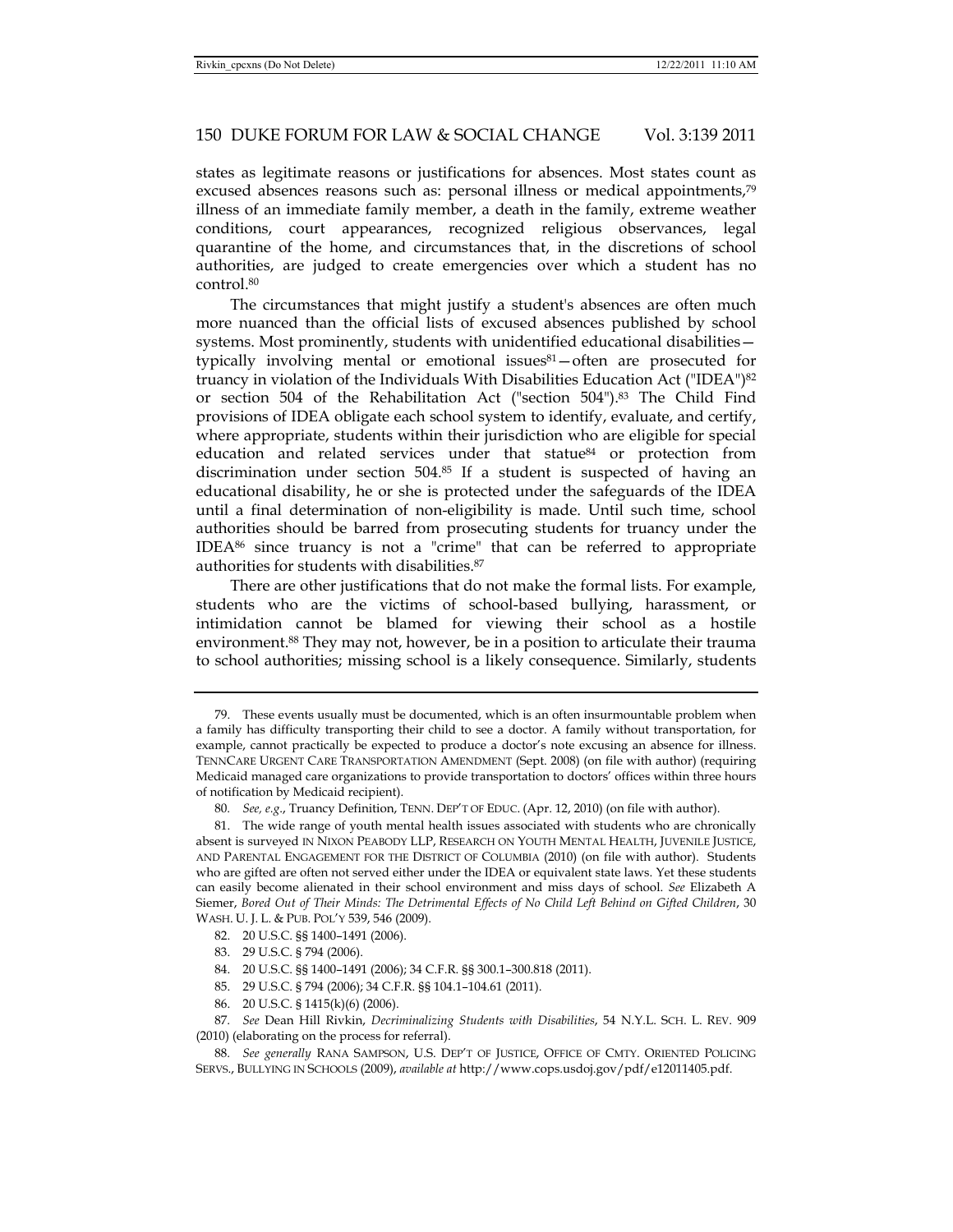who are gifted may develop an aversion to attending school. Students who are subject to excessive discipline at school may also be reluctant to return.

A recent study of truancy that surveyed students about their reasons for not attending school propounded an explanation of truancy based on rational choice theory.89 Under this theory "students make fairly sophisticated calculations and decisions, weighing the pros and cons of attending school or class, taking risks based on the costs of cutting against the benefits of attending, and thus 'test the system' to see how far they can go."<sup>90</sup> This power to choose by students is denied to them by the compulsory education laws. The solution, the study's authors propose, is to abandon the "get tough" or "law and order" approach to truancy and treat students as the consumers of their own education.<sup>91</sup> By so doing, the authors urge schools to develop creative approaches to satisfy the needs and wants of their students and present a rich menu of approaches that would reduce truancy rates.<sup>92</sup>

#### *D. Valid Court Orders and Orders of Probation*

Under the Juvenile Justice and Delinquency Prevention Act of 1974 ("Act"), juvenile judges possess the authority to issue Valid Court Orders ("VCOs") in status offense cases such as truancy prosecutions.<sup>93</sup> This authority allows judges to impose mandatory conditions on students who plead guilty to truancy and to enforce these conditions with contempt and potential incarceration. Although the right to counsel should attach in a hearing alleging multiple violations of a VCO, the ability of a defendant collaterally to challenge a prior plea or a prior finding of violation when the defendant did not have counsel is precluded.<sup>94</sup> Additionally, conditions routinely specified in VCOs are unrealistic.<sup>95</sup> Requiring a student who has been chronically truant to attend school regularly borders on the impossible for many students who have journeyed this far in the truancy process. Other conditions could include prohibitions on being subject to school discipline, mandated passing of courses, submission to drug and alcohol testing, abstention from the unlawful consumption of drugs or alcohol, and others.

The VCO exception is under critical challenge today. There has been abuse of this vehicle to punish youth for status offenses, contrary to the intentions of the Act.96 Evidence also suggests that the VCO is used disproportionately against youth of color.<sup>97</sup> Further, there is no evidence that the imposition of a VCO has a meaningful impact on the behavior of affected youth. To the contrary, the

 <sup>89.</sup> GUARE & COOPER, *supra* note 2, at 13–15.

<sup>90</sup>*. Id*. at 13.

<sup>91</sup>*. Id*. at 76–81.

<sup>92</sup>*. Id*. at 73–86.

<sup>93. 28</sup> C.F.R. § 31.303 (f)(iii)(3) (2011).

<sup>94</sup>*. See* Bellevue School Dist. v. E.S., 199 P.3d 1010, 1012 (Wash. Ct. App. 2009).

<sup>95</sup>*. See*, *e.g.*, PAT ARTHUR, NAT'L CTR. FOR YOUTH LAW, THE INCARCERATION OF STATUS OFFENDERS UNDER THE VALID COURT ORDER EXCEPTION TO THE JUVENILE JUSTICE AND DELINQUENCY PREVENTION ACT (2008), *available at http://www.youthlaw.org/fileadmin/ncyl/youthlaw/juv\_justice/ Homeless\_Youth\_Presentation\_2\_.pdf*.

<sup>96</sup>*. Id*.

<sup>97</sup>*. Id*.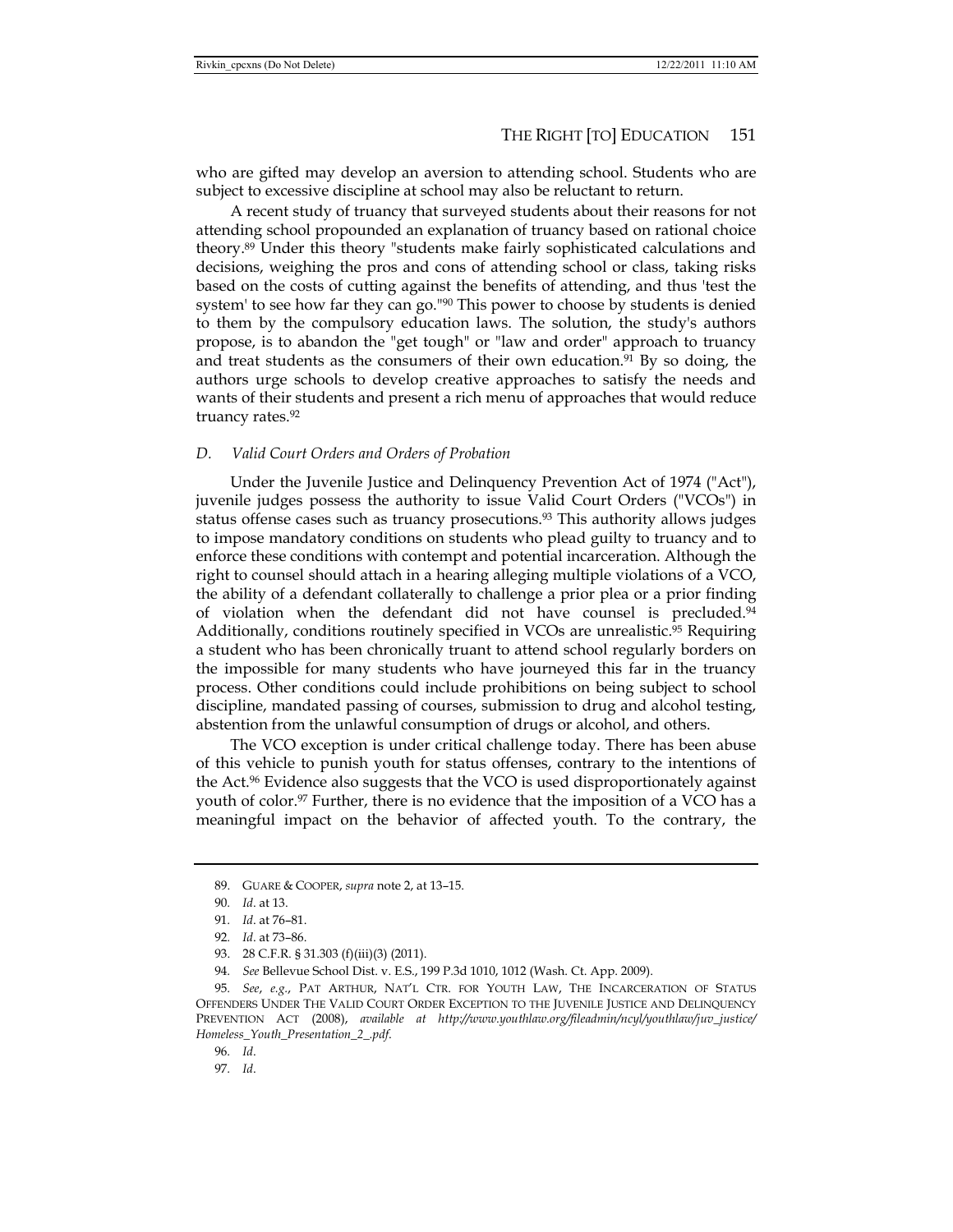incarceration of status offense youth through VCOs may worsen their behavior by exposing them to other incarcerated youth serving time for more serious offenses and subject them to debilitating psychological harm, especially those youth who suffer from mental health issues.98 For these reasons, the National Council of Family and Juvenile Court Judges has urged Congress to repeal the VCO exception in the upcoming reauthorization of the Juvenile Justice and Delinquency Prevention Act.99 The United States Department of Justice has also urged repeal of this provision.100

#### *E. Educational Neglect*

Educational neglect is a charge brought against a parent for failing to ensure that his or her child is getting an education in accordance with local compulsory education laws.101 Truancy or non-compliance with compulsory education laws is dealt with under diverse state schemes, including who is held accountable for a child's truancy.102 Educational neglect is a charge that places this accountability squarely on the parents, and in some states these cases must be handled by child welfare agencies.103

The issue of educational neglect, however, is often murky due to the numerous parties and interests that are involved.104 Communication between the parties often breaks down because educational neglect falls within the jurisdiction of the Department of Health and Welfare, the Department of Education, and with the parents of truant youth. Attention to the child at issue and the reasons for his or her truancy are often lost in the jumble of poorly

<sup>98</sup>*. See generally* PETER LEONE & LOIS WEINBERG, CTR. FOR JUVENILE JUSTICE REFORM, ADDRESSING THE UNMET EDUCATIONAL NEEDS OF CHILDREN AND YOUTH IN THE JUVENILE JUSTICE AND CHILD WELFARE SYSTEMS (2010), *available at* http://www.modelsforchange.net/publications/260 (discussing the effects of incarceration); Elizabeth Cate, *Teach Your Children Well: Proposed Challenges to Inadequacies of Correctional Special Education for Juvenile Inmates*, 34 N.Y.U. REV. L. & SOC. CHANGE 1 (2010).

 <sup>99.</sup> NAT'L COUNCIL OF FAMILY & JUVENILE COURT JUDGES, RESOLUTION REGARDING EFFORTS TO ENSURE AVAILABILITY OF EVIDENCE-BASED SERVICES TO MEET THE NEEDS OF STATUS OFFENDERS AND THEIR FAMILIES 1 (2010), *available at* http://www.ncjfcj.org/images/stories/pdf/ga%20 evidencebased%20svcs%20resolution.pdf.

 <sup>100.</sup> Letter from Ronald Weich, Assistant Attorney Gen., U.S. Dep't of Justice, to Senator Patrick J. Leahy, Chairman, Comm. on the Judiciary (Apr. 15, 2010), *available at* http://ojjdp.ncjrs.gov/ enews/10juvjust/DOJViewsLetterS678.pdf.

 <sup>101. 68</sup> AM. JUR. 2D *Schools* § 272 (2010). Perversely, in *Saez v. City of Springfield*, parents unsuccessfully sued their children's school district under 42 U.S.C. § 1983 for educational neglect, claiming that the school district violated their Fourteenth Amendment due process rights by not physically restraining from leaving school during instructional hours. No. 09-2134, 2010 WL 2881512, slip op. (1st Cir. Jul. 22, 2010).

 <sup>102.</sup> MYRIAM L. BAKER ET AL., U.S. DEP'T OF JUSTICE, TRUANCY REDUCTION: KEEPING STUDENTS IN SCHOOL 1 (2001), *available at* http://www. ncjrs.gov/pdffiles1/ojjdp/188947.pdf.

<sup>103</sup>*. Child Welfare's Back Alley: "Educational Neglect*,*"* NAT'L COAL. FOR CHILD PROTECTION REFORM, http://nccpr.blogspot.com/2010/06/child-welfares-back-alley-educational.html (June 21, 2010) [hereinafter *NCCPR Child Welfare Blog*].

<sup>104</sup>*. See* PHILIP P. KELLY, CTR. FOR SCH. IMPROVEMENT & POLICY STUDIES, CTR. OF EDUC., BOISE STATE UNIV., EDUCATIONAL NEGLECT & COMPULSORY SCHOOLING IN IDAHO: 13,954 REASONS TO TAKE ACTION 1 (2006), *available at* http://csi.boisestate.edu/pdf/EducationalNeglectLegislativeBrief.pdf.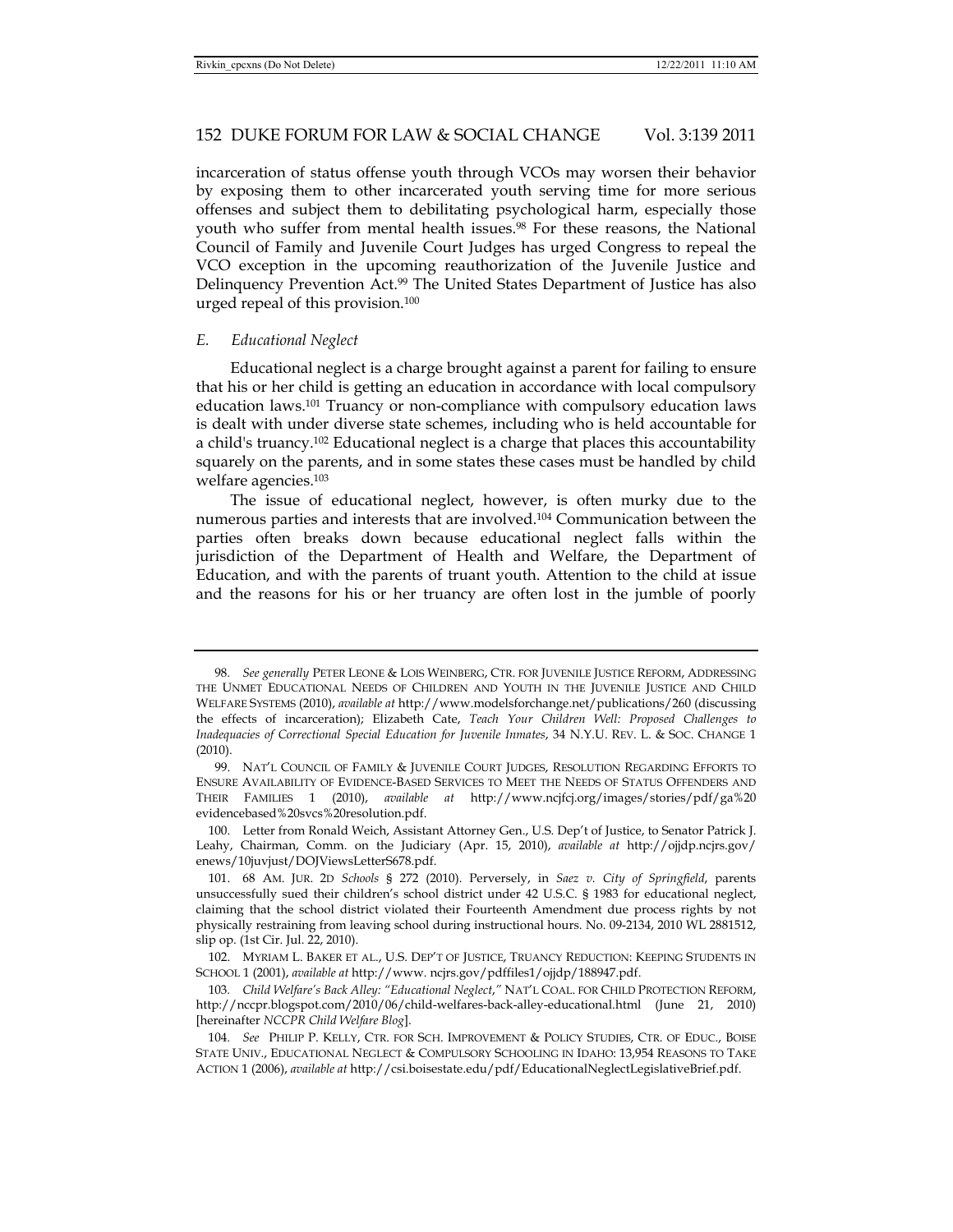delineated responsibilities and duties between the parties.105 Many states have statutes that clearly define the role of the parent in compulsory education, thus making it easy to prosecute when all elements of the offense are met.106 Other states can prosecute parents under a compulsory education law that uses arguably vague language.<sup>107</sup> Another problem is that many states can prosecute parents for educational neglect in a number of ways, while often little attention is paid to the school's complicity to a child's truant behavior.108

As a result, parents are often faced with a misdemeanor charge or other criminal charge or penalty, or receive formal notice of an investigation by child protective officers.109 Child protective services often become overwhelmed by reports of educational neglect that are best addressed by improved communication between parents and the schools.110 In fact, "[c]hild protective workers . . . receive reports in which the school has made a report to the [state child welfare agency] without first investigating the parent's role in the child's absences," a move made possible by a lack of standard procedure at schools.111 Further, following up on these reports strains the limited resources of such agencies, which must also investigate reports of domestic violence, sexual abuse, and neglect of children.112

Ironically, schools and agencies often blame parents for truancies while never considering that schools themselves may be better situated to reduce the number of truant students and bear some responsibility for the truancies in the first place. One successful principal of an urban charter school poignantly articulates this lapse in logic, remarking:

If a parent keeps her child out of school for one week, that parent can be charged with educational neglect, a crime punishable by fines and imprisonment in all 50 states. When a school fails to educate 1,000 children, it's called an achievement gap, attestable to poverty, race, neighborhood, etc.113

Before schools and other agencies place an often irrebuttable burden on parents to explain why their child is chronically absent from school, there must be a more comprehensive, transparent, and well-defined system for handling truant youth.

<sup>105</sup>*. Id.* at 2*.*

 <sup>106.</sup> CHILDREN'S LAW OFFICE, TRUANCY AND EDUCATIONAL NEGLECT 1 (2005), *available at* http://childlaw.sc.edu/frmPublications/TruancyEducationalNeglect.pdf.

<sup>107</sup>*. See* State v. White, 509 N.W.2d 434 (Wis. Ct. App. 1993) (holding that Wisconsin's statute was not unconstitutionally vague).

<sup>108</sup>*. See In re* Jamol F. Child, 878 N.Y.S.2d 581, 585–87 (Fam. Ct. 2009). *See generally* CHILDREN'S LAW OFFICE, *supra* note 106.

<sup>109</sup>*. See*, *e.g.*, BAKER, *supra* note 5, at 3; 68 AM. JUR. 2D *Schools* § 271 (2010). *See also* Alex Berg & Megan Gibson, *Should Parents Be Punished for Teenage Truancy?*, HUFFINGTON POST, Jun. 8, 2010, http://www.huffingtonpost.com/alex-berg/should-parents-be-punishe\_b\_605006.html.

 <sup>110.</sup> JESSICA GUNDERSON ET AL., VERA INST. OF JUSTICE, RETHINKING EDUCATIONAL NEGLECT FOR TEENAGERS: NEW STRATEGIES FOR NEW YORK STATE 10–16 (2009).

<sup>111</sup>*. Id.* at 8.

<sup>112</sup>*. NCCPR Child Welfare Blog*, *supra* note 103.

 <sup>113.</sup> Steve Perry, *Getting Rid of Bad Teachers: The Unions 'Plant' Mentality*, N.Y. TIMES: ROOM FOR DEBATE BLOG (March 3, 2010, 6:00 PM), http://roomfordebate.blogs.nytimes.com/2010/ 02/24/getting-rid-of-bad-teachers/.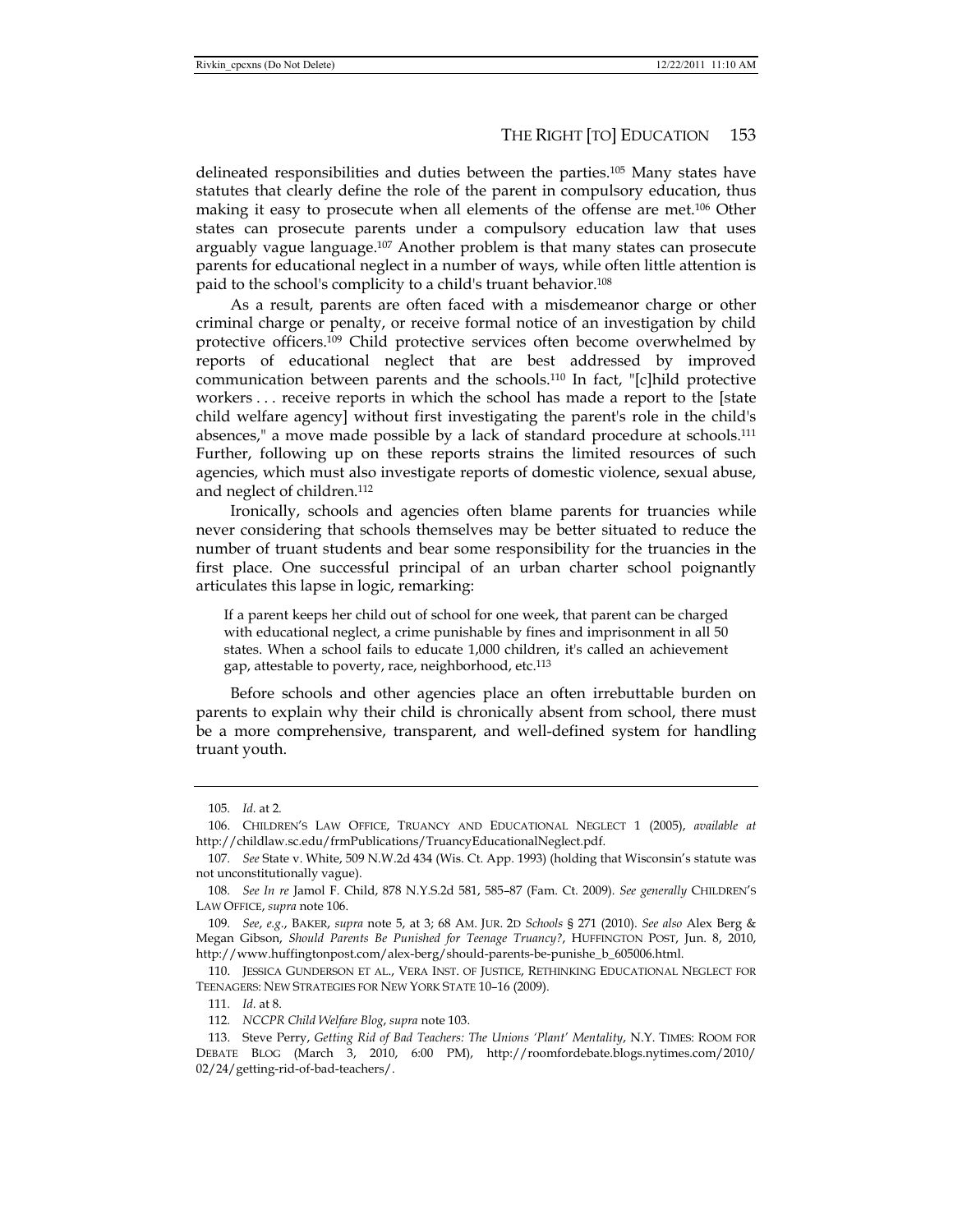# III. THE RIGHT TO EDUCATION

Since the seminal case of *Brown v. Board of Education*, 114 which articulated the centrality of equal educational opportunity under the United States Constitution, the right to education has been developed in cases in a variety of educational contexts. Despite profound language in several United States Supreme Court cases that emphasize the core democratic values served by universal education in our country,115 litigation over the right to education has been consigned to the state courts. In *San Antonio School District v. Rodriguez*, the United States Supreme Court rejected the claim that education was a fundamental right under the Fourteenth Amendment to the United States Constitution.116 *Rodriguez* was largely responsible for the shift in the litigation strategies of educational reformers.117 In many respects, this was a favorable development, one that produced long-term gains in educational opportunity and achievement from what was perceived as a profound civil rights loss.<sup>118</sup>

These gains were rooted in state constitutional provisions that more explicitly recognized the benefits of a quality education and the overriding duty of the state to provide such a system of schools.119 In the wave of cases following *Rodriguez*, state high courts consistently invalidated inequitable school financing schemes.120 Despite the many variations in these decisions, school children were the beneficiaries of this litigation regarding state constitutions.

A related wave of litigation followed the school finance cases and was often integrally intertwined with them. These cases became known as the school adequacy cases.121 Resting on state constitutional provisions and statutes, the school adequacy cases considered the inadequate provision of education to students.<sup>122</sup> Consequently, school systems were ordered to provide a sound basic education to students.123

A recent development similarly reinforces a broad state constitutional right of access to education for students who are suspended or expelled for violating school rules. Using a state equal protection standard of intermediate scrutiny, the

 <sup>114. 347</sup> U.S. 483 (1954).

<sup>115</sup>*. See*, *e.g.*, Plyer v. Doe, 457 U.S. 202, 221–23 (1982); Dean Hill Rivkin, *Legal Advocacy and Education Reform: Litigating School Exclusion*, 75 TENN. L. REV. 265 (2008).

 <sup>116. 411</sup> U.S. 1 (1973).

<sup>117</sup>*. See generally*, Michael Heise, *The Story of* San Antonio Indep. Sch. Dist. v. Rodriguez*: School Finance, Local Control, and Constitutional Limits*, *in* EDUCATION LAW STORIES (Michael A. Olivas & Ronna G. Schneider eds., 2007).

<sup>118</sup>*. See generally* JULES LOBEL, SUCCESS WITHOUT VICTORY: LOST LEGAL BATTLES AND THE LONG ROAD TO JUSTICE IN AMERICA (2003) (recounting how "lost" legal campaigns often produce soughtafter reforms in other forums).

 <sup>119.</sup> JOHN DINAN, *School Finance Litigation: The Third Wave Recedes*, *in* FROM SCHOOLHOUSE TO COURTHOUSE: THE JUDICIARY'S ROLE IN AMERICAN EDUCATION 96 (Joshua M. Dunn & Martin R. West eds., 2009).

<sup>120</sup>*. Id*.

<sup>121</sup>*. See*, *e.g*., William S. Koski & Rob Reich, *When "Adequate" Isn't: The Retreat from Equity in Educational Law and Policy and Why It Matters*, 56 EMORY L.J. 545 (2006).

 <sup>122.</sup> Gershon M. Ratner, *A New Legal Duty for Urban Public Schools: Effective Education in Basic Skills*, 63 TEX. L. REV. 777, 818–23 (1985).

<sup>123</sup>*. Id.*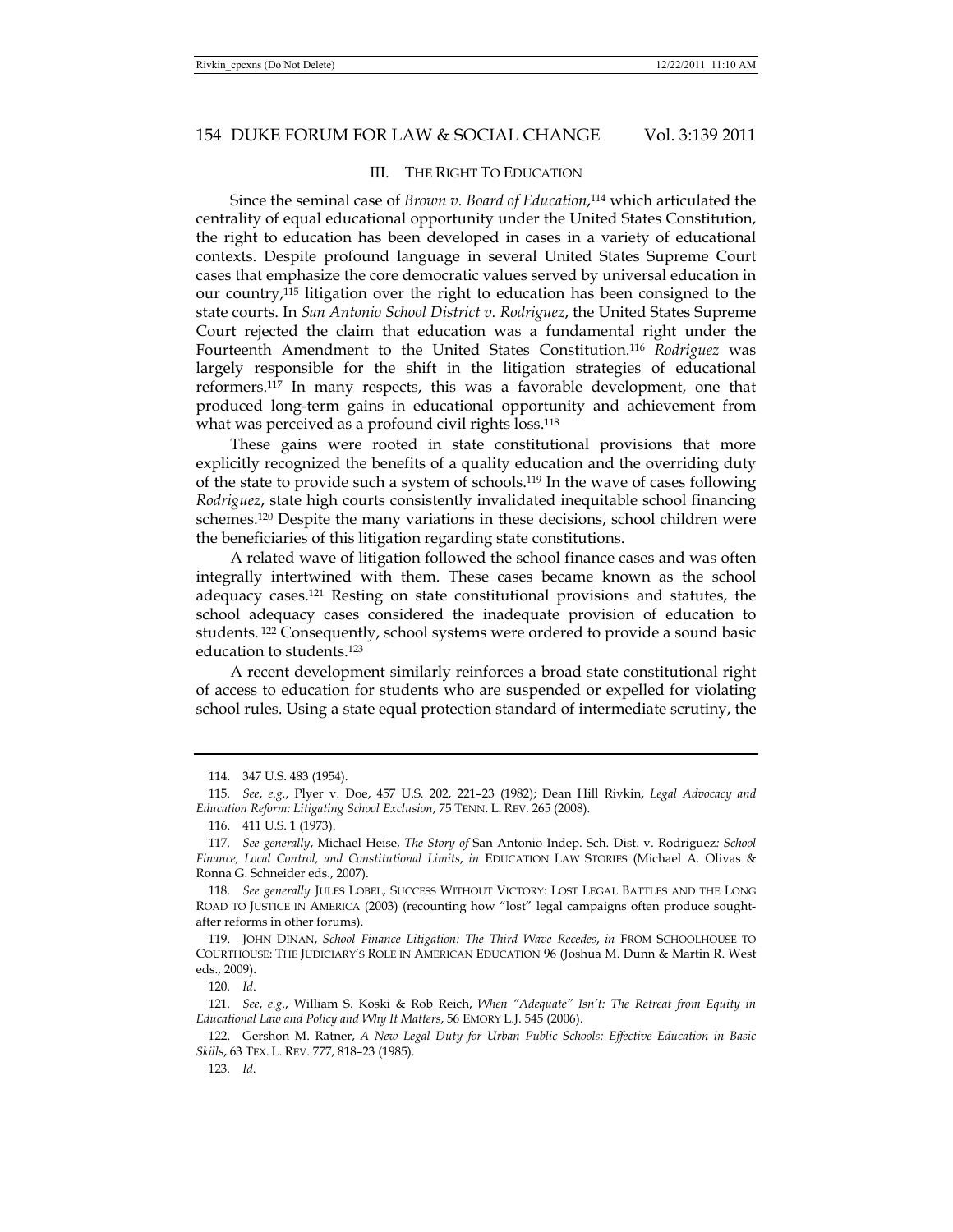North Carolina Supreme Court held in *King v. Beaufort County Board of Education* that school administrators must articulate an important or significant reason for denying a student access to alternative education.124 This right shifts the burden to school systems to justify exclusion of offending students from continuing educational opportunities.

Several commentators have argued courts should explicitly recognize a "right to learn."125 These commentators emphasize that compulsory education laws impose deep restraints on students' liberty interests, resulting in a duty to ensure that each student receives a tailored educational program.<sup>126</sup> This claim is anchored in substantive due process.127

The lynchpin case supporting a right to learn is *Youngberg v. Romeo.*128 In *Youngberg*, the United States Supreme Court found that involuntarily committed persons with mental retardation "enjoy[ed] constitutionally protected interests in conditions of reasonable care and safety, reasonably nonrestrictive confinement conditions, and such training as may be required by these interests."129 Employing a balancing test, which weighed the "individual's interest in liberty against the State's asserted reasons for restraining individual liberty,"130 the Court found that the state must provide these individuals "minimally adequate training."131 Concurring, Justice Blackmun stated that individuals in state mental hospitals were constitutionally entitled to a right to "habilitation," or training that would prevent a person from losing "pre-existing self-care skills" while confined.132 The decision accorded deference to the judgment of professionals in determining the contours of this right to training.133

One commentator134 linked the right to training found in *Youngberg* to the professional standards mandated by the federal No Child Left Behind Act of 2001 ("NCLB").135 If students are in schools that do not meet minimum requirements under NCLB, students should have a legitimate substantive due process claim to an adequate education, or a "right to learn."136 In the truancy context, state rules that mandate individualized educational services to truant students also provide professional benchmarks for asserting a constitutional claim to a minimally effective educational program. A leading lawyer in school adequacy litigation campaigns has urged that the right to "meaningful

134. Greenspahn, *supra* note 125, at 755.

 <sup>124. 704</sup> S.E.2d 259, 265-267 (N.C. 2010).

<sup>125</sup>*. See*, *e.g*., Daniel S. Greenspahn, *A Constitutional Right To Learn: The Uncertain Allure of Making a Federal Case Out of Education*, 59 S.C. L. REV. 755 (2008); Note, *supra* note 24.

 <sup>126.</sup> Greenspahn, *supra* note 125, at 774 (citing Penelope A. Preovolos, *Rodriguez Revisited: Federalism, Meaningful Access, and the Right to Adequate Education*, 20 SANTA CLARA L. REV. 75, 101 (1980)).

 <sup>127.</sup> Greenspahn, *supra* note 125, at 773–75.

 <sup>128. 457</sup> U.S. 307 (1982).

<sup>129</sup>*. Id*. at 324.

<sup>130</sup>*. Id*. at 320.

<sup>131</sup>*. Id*. at 322.

<sup>132</sup>*. Id*. at 327 (Blackmun, J., concurring).

<sup>133</sup>*. Id.* at 328 (Blackmun, J., concurring).

 <sup>135. 20</sup> U.S.C. §§ 6301–6578 (2006).

 <sup>136.</sup> Greenspahn, *supra* note 125, at 755. *See also* Note, *supra* note 24.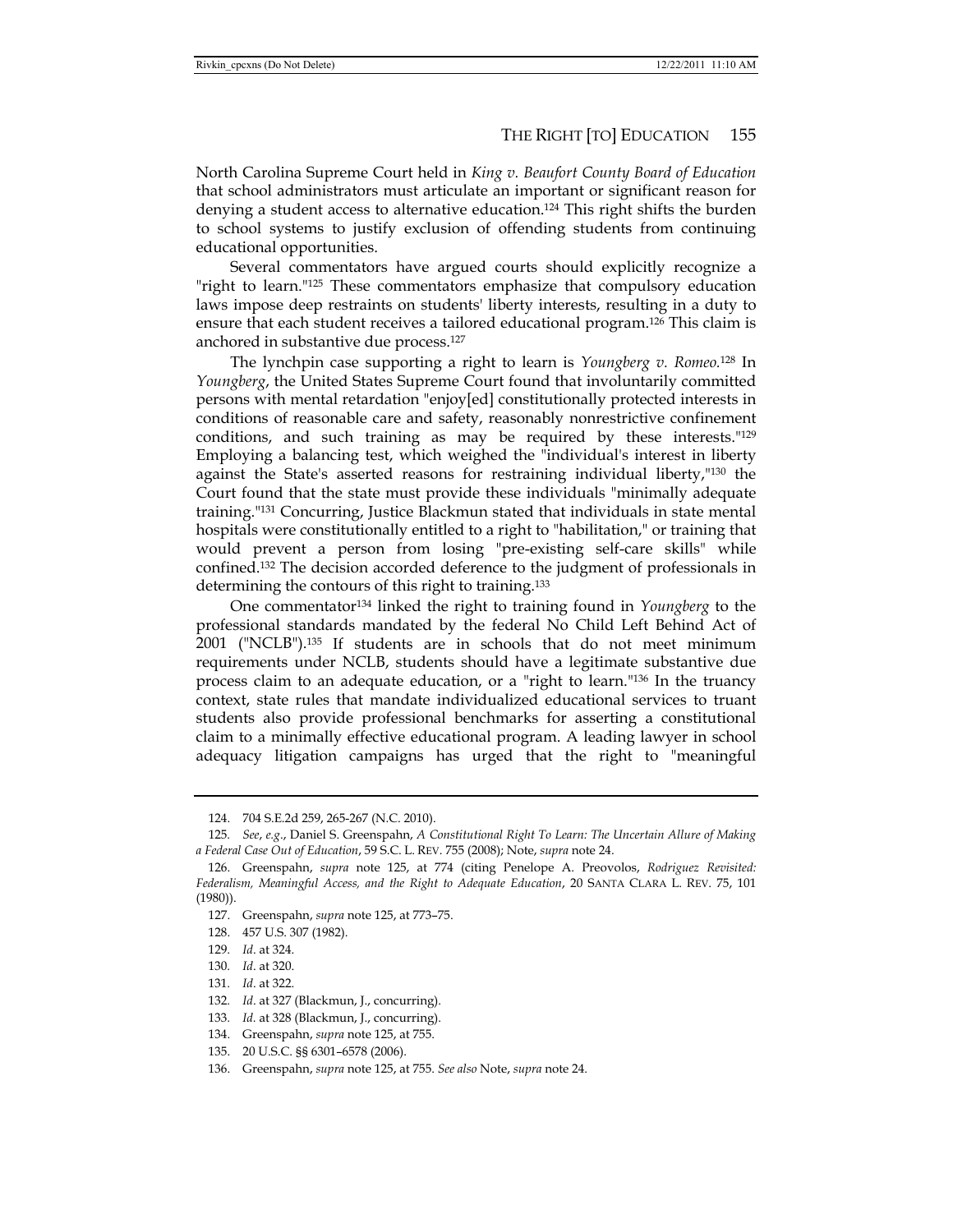educational opportunity," requires that "children . . . be provided a range of programs and services that respond directly to their educational needs False"137 Still another analyst has urged that, in the context of excluding students from education under zero tolerance policies, schools have an affirmative duty to address the underlying causes of improper behavior by students.138

Additionally, the United States Constitution requires a searching scrutiny of the justifications for prosecuting students for truancy and visiting on them the sanctions that often flow from truancy cases. The United States Supreme Court in *Graham v. Florida* used the Eight Amendment to invalidate a sentence of life without parole for a juvenile who committed armed burglary and related crimes.  $139$  The lower court's sentence rested on weak penological justifications.<sup>140</sup> Canvassing the four goals of penal sanctions—retribution, deterrence, incapacitation, and rehabilitation—the Court held that none of these goals justified a sentence of life without parole.141 The Court also noted the special challenges faced by juvenile defense counsel, including the youths' "[d]ifficulty in weighing long-term consequences; a corresponding impulsiveness; and reluctance to trust defense counsel . . . ."142 These dynamics are compounded in the truancy context, where counsel is rarely present and where the right of the child to "accuracy, dignity, and participation" $143$  – the "core" of due process protections for juveniles—is observed only in the breach.

Truancy prosecutions fall into a netherworld of legal proceedings. As a status offense, truancy is not technically a crime. Yet the consequences of truancy prosecutions can equal the sanctions imposed on juvenile offenders who commit delinquency offenses, which are deemed crimes. The penal justifications that are subliminally asserted to justify truancy prosecutions are as unpersuasive as those proffered in *Graham v. Florida*. Retribution<sup>144</sup> and incapacitation are not apt goals for prosecuting students for truancy.145 Deterrence and rehabilitation, on the

143. Emily Buss, *The Missed Opportunity in Gault*, 70 U. CHI. L. REV. 39, 47 (2003).

 144. A form of retribution is often meted out by judges in truancy cases through tough talk and explicit threats of escalated sanctions. The negative consequences that such hard-line discourse can have on inherently fragile children and youth is frequently not part of the judicial calculus. Similarly, zero tolerance and other punitive disciplinary policies have been shown to generate perverse consequences for students. *See*, *e.g.*, American Psychological Ass'n Zero Tolerance Task Force, *Are Zero Tolerance Policies Effective in the Schools? An Evidentiary Review and Recommendations*, 63 AM. PSYCHOLOGIST 852 (2008) (arguing retributive truancy prosecutions cannot withstand rational scrutiny).

 145. Although students who are incarcerated for truancy may receive education services in juvenile detention, where being absent would be near impossible, no one justifies truancy prosecutions for this reason. Indeed, incarceration, even short-term, has potentially high adverse effects on children and youth: "According to a large body of national research, the detention environment, by itself, can exacerbate and/or cause mental health problems, substance abuse, stress-

 <sup>137.</sup> Michael A. Rebell, *Poverty, "Meaningful" Educational Opportunity, and the Necessary Role of the Courts*, 85 N.C. L. REV. 1467, 1514 (2007).

 <sup>138.</sup> Emily Bloomenthal, *Inadequate Discipline: Challenging Zero Tolerance Policies as Violating State Constitution Education Clauses*, N.Y.U. REV. L. SOC. CHANGE (forthcoming Mar. 2011), *available at*: http://ssrn.com/abstract=1573256.

 <sup>139. 130</sup> S.Ct. 2011 (2010).

<sup>140</sup>*. Id*. at 2028–30.

<sup>141</sup>*. Id*.

<sup>142</sup>*. Id*. at 2032.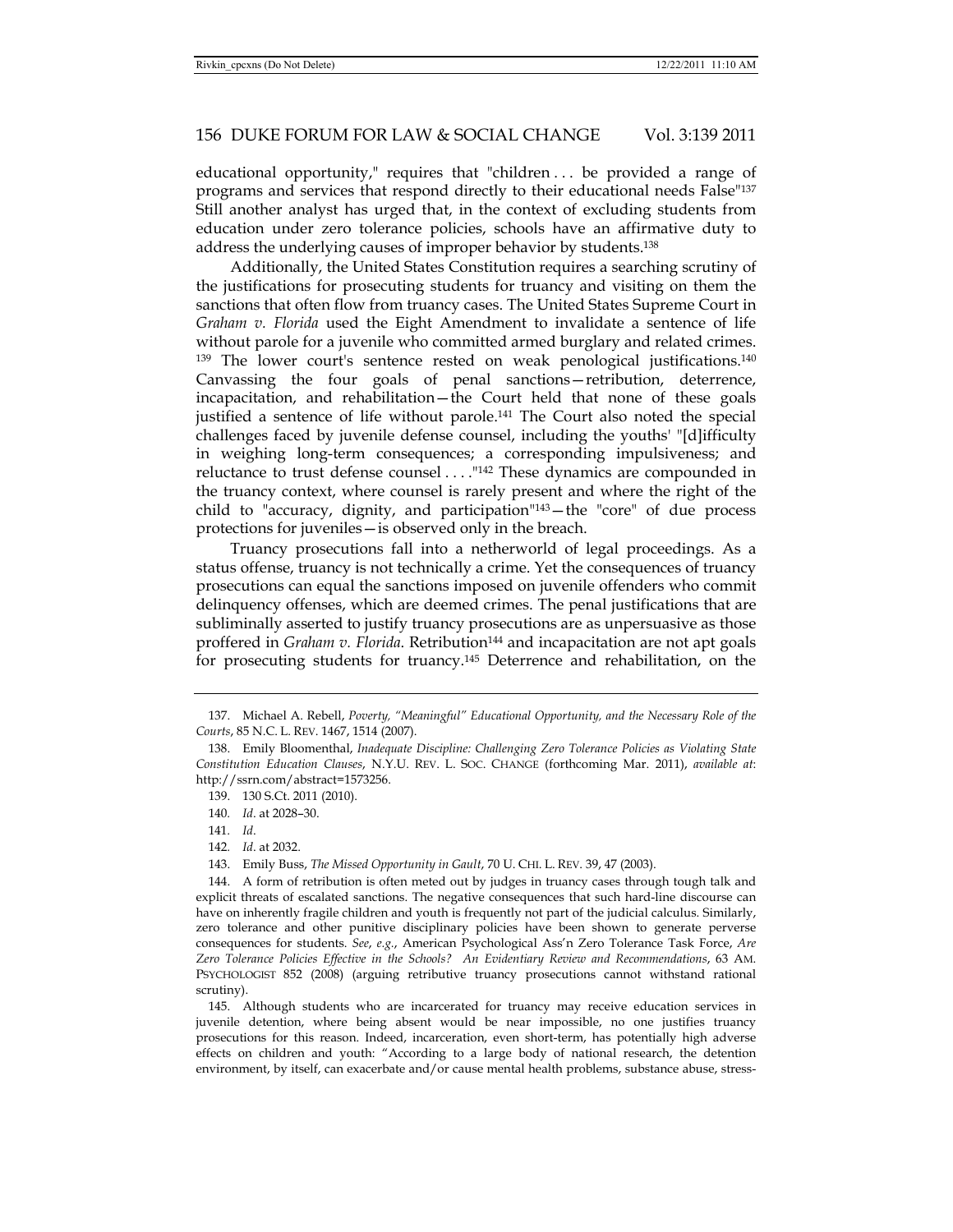other hand, cannot be summarily rejected as rationales for truancy prosecutions. The flaw in citing these two goals to justify truancy prosecutions, however, is that there is no valid data to support either the deterrent or rehabilitative effects of truancy prosecutions.146 Before visiting on youthful defendants the collateral consequences that often flow from truancy prosecutions, there should be more solid evidence that such prosecutions rationally advance the goals of deterrence or rehabilitation and are narrowly tailored to achieve these ends. Anecdotal evidence of the effectiveness of deterrence and rehabilitation in the truancy context should not suffice for the same reasons *Graham* rejected the punishment levied in that case. When dealing with youth, punishments must be carefully crafted to the needs and developmental levels of youthful defendants.

The goals of deterrence and rehabilitation presumably are advanced in truancy reduction programs. Such programs, however, frequently do not precede the initiation of court proceedings, and there are no good grounds for resorting to the courts in these cases. The fact that a random student or two may be "cured" of his or her truancy through court intervention is an insufficient reason to justify the current system of undifferentiated prosecutions. As demonstrated by the recursive nature of these prosecutions and their overwhelming numbers, prosecution of truant students only faintly deters this conduct. Additionally, the overarching goal of rehabilitation cannot be achieved in the overwhelming majority of juvenile courts that do not possess the resources to provide robust educational and social services programs for prosecuted students.147

When woven together, the strands of a right to education merge into an enforceable claim for students who are subjected to prosecution for truancy. This claim is rooted in the education provisions of state constitutions, federal and state substantive and procedural due process clauses, and state and federal statutes148 that require school systems to provide effective, heightened educational services to children and youth. This right can also be justified by the enervated penological justifications for sanctioning students for truancy, especially through incarceration and other intrusive restraints on liberty and deprivations of property. The demonstrable failure of these punitive approaches to remedying the multiple causes of truancy leaves the current system bereft of

related illnesses and learning difficulties and send young people back to their families and communities with increased anger, frustration or depression." ROBIN L. DAHLBERG, AM. CIV. LIBERTIES UNION, LOCKING UP OUR CHILDREN: THE SECURE DETENTION OF MASSACHUSETTS YOUTH AFTER ARRAIGNMENT AND BEFORE ADJUDICATION 25 (2008), *available at* http://aclum.org/sites/all/ files/education/locking\_up\_our\_children\_web.pdf.

<sup>146</sup>*. See* JESSICA GUNDERSON, VERA INST. OF JUSTICE, GETTING TEENAGERS BACK TO SCHOOL: RETHINKING NEW YORK STATE'S RESPONSE TO CHRONIC ABSENCE 7 (2010), *available at* http://www.vera.org/download?file=3062/Ed-neglect-summary-revised-v5-copyedit.pdf.

 <sup>147.</sup> An effective educational intervention is multi-layered and depends on the quality of implementation. The intervention must be implemented in a variety of difference settings. *See* Russell J. Skiba, Suzanne E. Eckes & Kevin Brown, *African American Disproportionality in School Discipline: The Divide Between Best Evidence and Legal Remedy*, 54 N.Y.L. SCH. L. REV. 1071, 1075 (2010).

<sup>148</sup>*. See* The No Child Left Behind Act of 2001, 20 U.S.C. §§ 6301–6578 (2006). Title I states: "The purpose of this subchapter is to ensure that all children have a fair, equal, and significant opportunity to obtain a high-quality education and reach, at a minimum, proficiency on challenging State academic achievement standards and state academic assessments." 20 U.S.C. § 6301.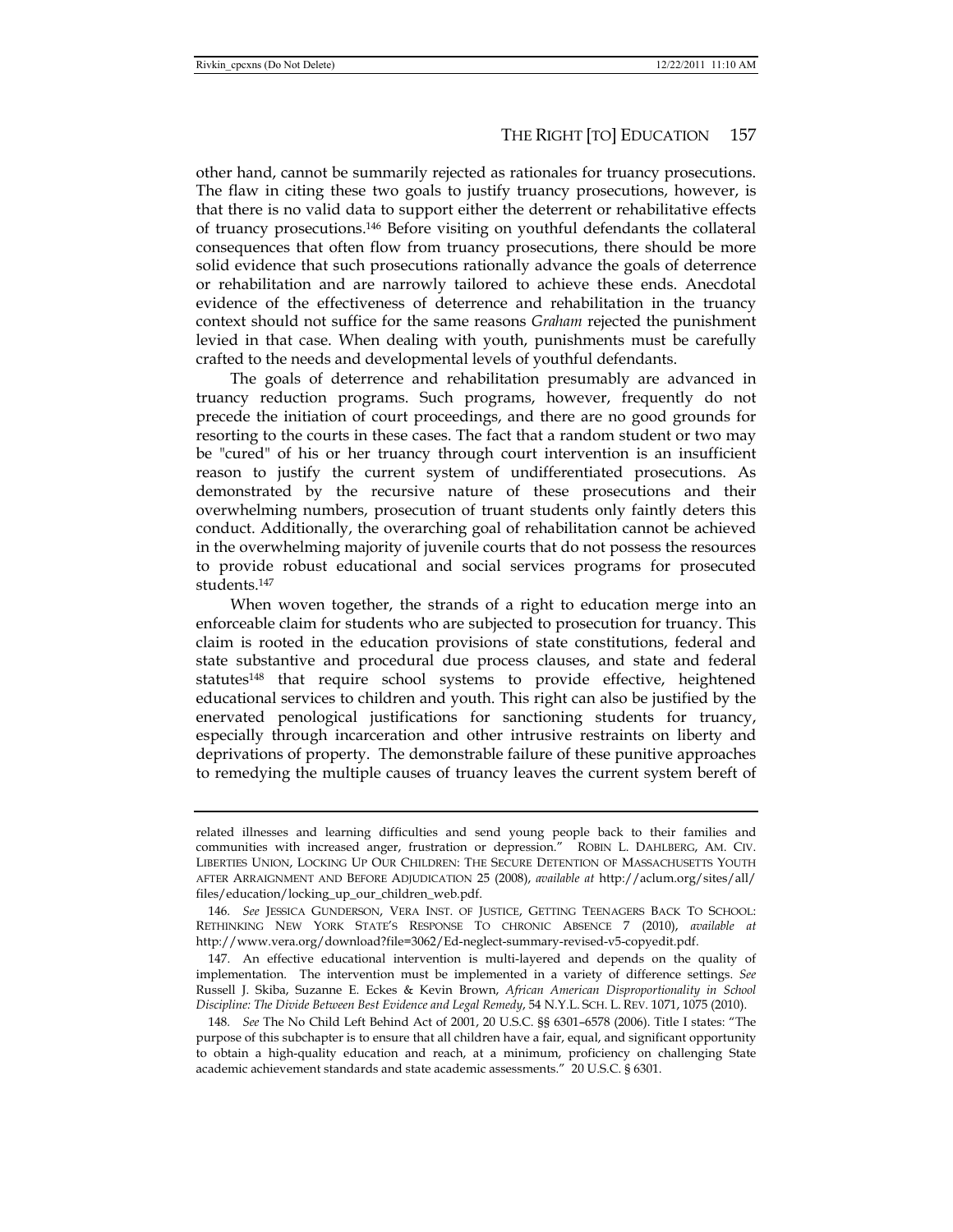reasonable justification. This reality should strengthen arguments for the recognition of a right to education that must be exhausted before resort is made to the current, bankrupt system.

# IV. THE RIGHT TO THE RIGHT EDUCATION

#### *A. The Special Education Model*

Students who are eligible for special education services under the federal Individuals With Disabilities Education Act (IDEA) are entitled to a Free Appropriate Public Education (FAPE) that is embodied in an Individualized Education Program (IEP) designed to meet the unique educational needs of each eligible student.149 Through the participation of a student's parents, experts, and school personnel, an IEP is formulated to ensure that each eligible student makes genuine educational progress.150 The student is also entitled to a range of related services, including psychological counseling, social work services, transportation, parent counseling and training and other interventions.151 Eligible students are also entitled to transition services designed to aid them in their transition from high school to productive postgraduate opportunities.152 For those students who meet only the eligibility criteria of section 504, an antidiscrimination statute, a similar plan of accommodations must be created.153 For students whose behavior in schools transgresses rules and prevailing norms, IDEA and 504 require that a functional behavior assessment (FBA) be performed and a behavior intervention plan (BIP) be developed.154 It is beyond the scope of this piece to elaborate on the detailed requirements that govern IEPs or section 504 plans or the array of educational practices and social supports that are contained in these programs. However, for purposes of fashioning a right to the "right" education for students prosecuted for truancy, the special education model demonstrates the expertise that resides in school systems for meeting the needs of students with complex education challenges. By law, this model is premised on scientifically based best practices.155 Similar models, though not as widely documented, exist in the truancy literature.156 The right to such an

155. Individuals with Disabilities Education Act (IDEA), 20 U.S.C. 1401(c)(5)(E) (2006).

156*. See* GUARE & COOPER, *supra* note 2, at 73–86 (proposing models that meaningfully engage students and parents in the educational enterprise); REID, *supra* note 6, at 194-218 (detailing models for improving school attendance); Russell J. Skiba, Suzanne E. Eckes & Kevin Brown, *African American Disproportionality in School Discipline: The Divide Between Best Evidence and Legal Remedy*, 54 N.Y.L. SCH. L. REV. 1071, 1089-1100 (2010) (arguing that judicial deference to school officials' decisions in disciplinary matters is misplaced in light of evidence that such deference disproportionately affects African-American students); NAT'L CTR. FOR SCHOOL ENGAGEMENT, TRUANCY PREVENTION IN ACTION: BEST PRACTICES AND MODEL TRUANCY PROGRAMS (2005), *available at* 

 <sup>149.</sup> The IDEA IEP requirements are codified at 20 U.S.C. § 1415(e) (2006).

<sup>150</sup>*. Id*.

 <sup>151. 34</sup> C.F.R § 300.34 (2010).

 <sup>152. 34</sup> C.F.R § 300.43 (2010).

<sup>153</sup>*. See* 34 C.F.R. § 104.33(b)(1)(i), (b)(2) (2010). *See also* Mark C. Weber, *A New Look at Section 504 and the ADA in Special Education Cases*, 16 TEX. J. C.L. & C.R. 1 (2010).

 <sup>154. 29</sup> U.S.C. § 794 (2006). *See also* Perry A. Zirkel, Commentary, *An Updated Comparison of the IDEA and Section 504/ADA*, 216 EDUC. L. REP. 1 (2007) (discussing the differences between an IEP under the IDEA and a section 504 accommodation plan).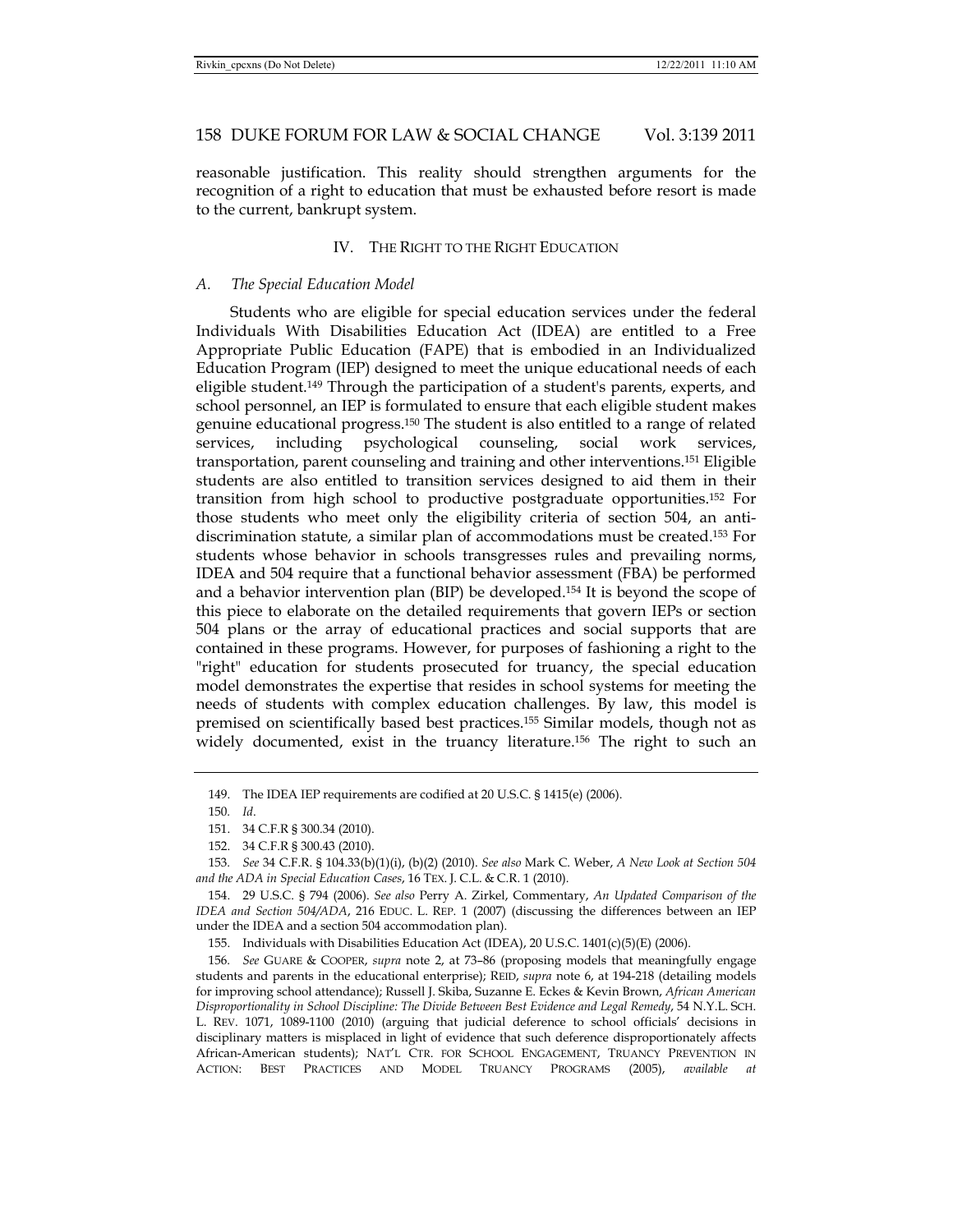individualized program in the truancy context can be asserted as a defense in a truancy prosecution or requested as a remedy in a systemic challenge to local truancy prosecutions schemes, where effective interventions are not provided prior to the institution of a truancy prosecution.157

This approach has been advocated by several commentators who claim that each student, regardless whether a student meets the rigorous eligibility criteria of IDEA, should receive a program modeled on a special education IEP.158 The argument for a universal IEP resonates in progressive educational communities and in legal circles where disability scholars seek to loosen distinctions between disabled and nondisabled students and extend the concept of equality to all students.159 Regardless of the ultimate merits of this broad-gauged approach, students who are threatened with prosecution for chronic truancy often possess the at-risk characteristics that animated the creation of the IDEA. Students who are truant form a class akin to the students with disabilities who were excluded form school in the days before the IDEA and were the beneficiaries of the entitlements Congress conscientiously enacted. These students were effectively excluded from schools without meaningful programs for their inclusion. The right to the right education for students who are truant is a natural evolution of a right that some argue is a "human right."160

## *B. NCLB And Beyond*

NCLB has introduced unprecedented nationwide standards accountability into public school systems that have long neglected the need for the individualization of education for all students.161 Under NCLB, the failure of

*http://www.schoolengagement.org/TruancypreventionRegistry/Admin/Resources/Resources/TruancyPreventio ninActionBestPracticesandModelTruancyPrograms-ExecutiveSummary.pdf*.

<sup>157</sup>*. See* Boyer v. Jeremiah, No. 2010-1858 (R.I. Super. Ct. Mar. 29,2010) (rejecting motions to dismiss in a class action complaint filed against numerous school systems and municipalities for their treatment of truant students). *See also supra* note 15 (discussing De Luna v. Hidalgo County, 7:10-cv-00268 (S.D. Tex. Jul 26, 2010)).

<sup>158</sup>*. See*, *e.g*., Deborah Gordon Klehr, *Addressing the Unintended Consequences of No Child Left Behind and Zero Tolerance: Better Strategies for Safe Schools and Successful Students*, 16 GEO. J. ON POVERTY L. & POL'Y 585 (2009); Stephen A. Rosenbaum, *Full SP[ ]ED Ahead: Expanding the IDEA Idea to Let All Students Ride the Same Bus*, 4 STAN. J. C.R. & C.L. 373, 384–88 (2008); Judith D. Singer, *Should Special Education Merge With regular Education?*, 2 EDUC. POL'Y 409 (1988).

<sup>159</sup>*. See*, *e.g.*, MARTHA MINOW, MAKING ALL THE DIFFERENCE: INCLUSION, EXCLUSION, AND AMERICAN LAW (1990).

<sup>160</sup>*. See, e.g.,* Kimberly Jenkins Robinson, *The Case for a Collaborative Enforcement Model for a Federal Right to Education*, 40 U.C. DAVIS L. REV. 1653, 1689- 1726 (2007) (applying international human rights enforcement mechanisms to define and enforce a right to education); ELIZABETH SULLIVAN & ELIZABETH KEENEY, NAT'L ECON. & SOC. RIGHTS INITIATIVE, TEACHERS TALK: SCHOOL CULTURE, SAFETY AND HUMAN RIGHTS 6 (2008), *available at* http://www.nesri.org/Teachers\_Talk.pdf ("Human rights standards specifically encourage the use of preventive and proactive approaches that protect access to education and build social and behavioral skills needed for positive learning environment"). *See also* A.B.A. SEC. ON LITIGATION, CHILD. RIGHTS LITIG. COMMIT., RAISING OUR HANDS: CREATING A NATIONAL STRATEGY FOR CHILDREN'S RIGHT TO EDUCATION AND COUNSEL iv–v (2009).

 <sup>161.</sup> Mark Burgreen, *Being Neighborly in Title 20: Using the IDEA to Lend a Helping Hand to NCLB*, 43 COLUM. J.L. & SOC. PROBS. 51 (2009) ("The major difference between NCLB and past standards-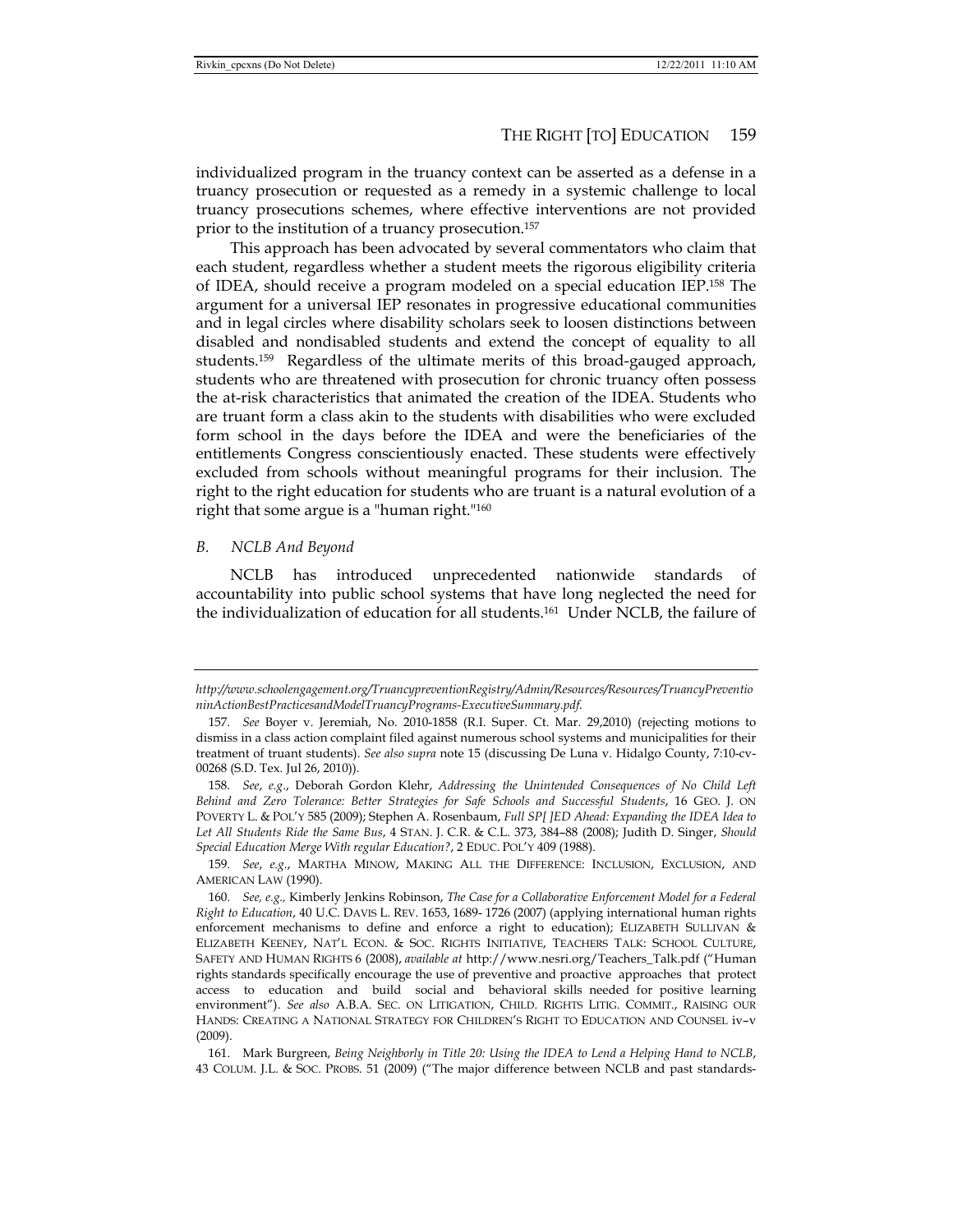a small cohort of students to progress and graduate can lead to the imposition of wide-ranging remedial measures for failing schools. These measures include "school choice,"162 "supplemental educational services,"163 and compelled investments in school staff and facilities. NCLB is operating in an environment where competition from charter schools and new forms of private education is pushing the envelope of pupil individualization in public school systems. These developments do not necessarily mean that there will be unqualified progress in serving profoundly at-risk students. If charter schools, for example, are allowed to exercise unconstrained discretion to push-out students who do not conform to their rigorous programs, public schools will be faced with an even greater concentration of students who need heroic efforts to engage them and their families in real educational opportunities.

For purposes of crafting individualized programs for students who are chronically truant, the NCLB-induced climate of educational innovation is guardedly promising. Such innovations as School-Wide Positive Behavioral Interventions and Supports,164 programs of restorative justice,165 the offering of educational programs designed to meet students interests in nontraditional subjects that have often been subsumed by the neglected category of vocational education, the provision of cutting-edge compensatory educational services,166 and other approaches to enhancing student engagement all hold the potential to serve students who are truant and failing to complete high school.<sup>167</sup> The

163*. See* 20 U.S.C. § 6316(b)(5)(B) (2006) ("In the case of any school served under this part that fails to make adequate yearly progress . . . the local educational agency serving such school . . . shall make supplemental educational services available consistent with subsection (e)(1) of this section . . . .").

164*. See* R.H. Homer, G. Sugai, A.W. Todd & T. Lewis-Palmer, *School-Wide Positive Behavior Support: An Alternative Approach to Discipline in Schools*, *in* INDIVIDUALIZED SUPPORTS FOR STUDENTS WITH PROBLEM BEHAVIORS: DESIGNING POSITIVE BEHAVIOR PLANS 359–90 (L. Bambara & L. Kern eds., 2005) (demonstrating integrated, school-wide approaches to school discipline, rather than focusing on individual misconduct).

165*. See* LORRAINE STUTZMAN AMSTUTSZ & JUDY H. MULLETT, THE LITTLE BOOK OF RESTORATIVE DISCIPLINE FOR SCHOOLS: TEACHING RESPONSIBILITY; CREATING CARING CLIMATES (2005) (providing a restorative justice approach for remedying school misconduct).

 166. Amy P. Meek, *School Discipline "As Part of the Teaching Process": Alternative and Compensatory Education Required by the State's Interest in Keeping Children in School*, 28 YALE L. & POL'Y REV. 155, 172– 80 (2009) (comparing cases decided under state constitutions that have been interpreted to extend a right to an alternative education for suspended or expelled students). The individualized educational services for youth in correctional facilities provide a model for the educational services proposed in this article for students who are habitually truant and subject to prosecution. For a description of these services see Elizabeth Cate, *Teach Your Children Well: Proposed Challenges to Inadequacies of Correctional Special Education for Juvenile Inmates*, 34 N.Y.U. REV. L. & SOC. CHANGE 1, 28–36 (2010).

167*. See* AMERICAN PSYCHOLOGICAL ASS'N ZERO TOLERANCE TASK FORCE, *supra* note 144, at 857– 859 (advocating for a more therapeutic approach to school discipline); Lucille Eber et al., *Wraparound and Positive Behavioral Interventions and Supports in the Schools*, 10 J. EMOTIONAL & BEHAV. DISORDERS 171 (2002) (proposing robust mental health-based interventions for students with problematic school behaviors).

based legislation is that NCLB serves as an unprecedented federal expansion into educational policy, boasting rigorous accountability provisions.").

<sup>162</sup>*. See* 20 U.S.C. § 6316(b)(1)(E)(i) (2006) ("In the case of a school identified for school improvement under this paragraph, the local educational agency shall . . . provide all students enrolled in the school with the option to transfer to another public school served by the local educational agency, which may include a public charter school, that has not been identified for school improvement under this paragraph, unless such an option is prohibited by State law.").